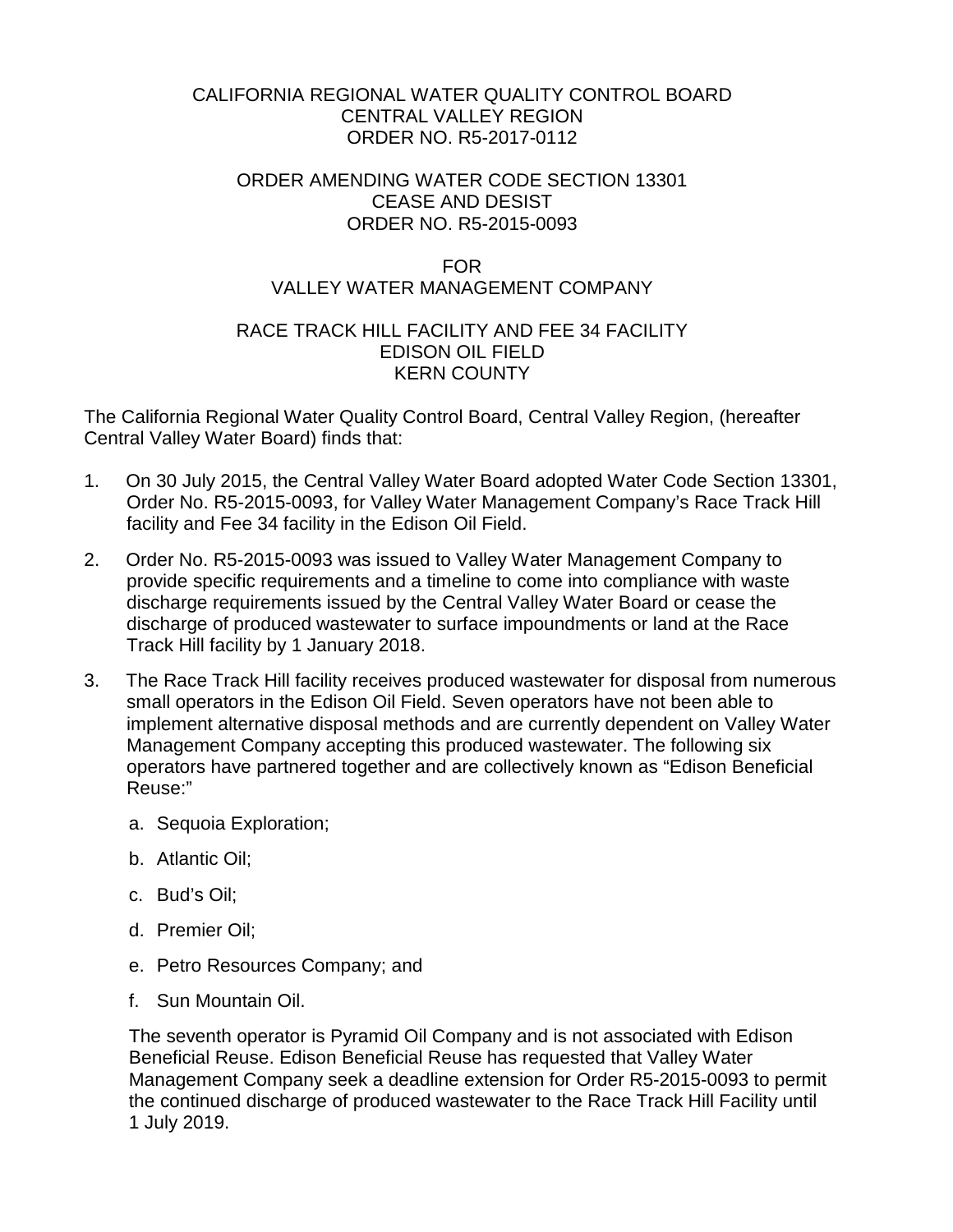- 4. Since early 2016, Edison Beneficial Reuse has been working to develop and implement alternative disposal methods for produced wastewater generated in the Edison Oil Field.
- 5. On 9 October 2017, representatives from Valley Water Management Company and Edison Beneficial Reuse met with Central Valley Water Board staff to discuss the status of two alternative disposal methods for produced wastewater:
	- a. Disposal Wells In 2015, Verjill Oil Company submitted an Underground Injection Control (UIC) Application to the Division of Oil, Gas, and Geothermal Resources (DOGGR) for four UIC wells adjacent to the Fee 34 facility. In July 2017, DOGGR issued a preliminary UIC Project Approval Letter for the discharge of produced wastewater to the Vedder Formation. On 31 July 2017, Verjill Oil Company transferred ownership of the UIC wells to Atlantic Oil Company. Atlantic Oil Company is in the process of transferring ownership of the UIC wells to Edison Beneficial Reuse. Edison Beneficial Reuse indicated it needs more time to finish the transfer of ownership and to prepare the UIC wells for injection into the Vedder Formation.
	- b. Beneficial Reuse Edison Beneficial Reuse has proposed a blended reuse project that would use treated produced wastewater from Valley Water Management Company's Fee 34 facility during nine months of the year. During the off-season, or as needed, produced wastewater would be transferred to the UIC wells for disposal. Members of Edison Beneficial Reuse are anticipating a substantial investment in permitting, antidegradation modeling, and construction costs.
- 6. On 9 October 2017, Edison Beneficial Reuse stated that neither of the alternative disposal methods (discussed in Finding 5) of this Order could be implemented before the deadline of 1 January 2018. Valley Water Management Company requested the deadline extension of 18 months, to 1 July 2019, to provide adequate time for members of Edison Beneficial Reuse to implement alternative disposal methods that will reduce and eventually eliminate the discharge of produced wastewater to the Race Track Hill facility. Without a deadline extension, the immediate shutdown of these facilities would jeopardize the existence of the six small businesses that employ approximately 20 people and generate nearly \$500,000 in royalties for lease owners.
- 7. When Order No. R5-2015-0093 was adopted, approximately 10,000 barrels of produced wastewater were discharged to the Race Track Hill facility per day. Since that time, many current and former Valley Water Management Company members have pursued alternative disposal options and no longer utilize the Fee 34 facility and Race Track Hill facility. Over the past year, produced wastewater flows have been averaging 1,400 to 1,800 barrels per day.
- 8. The discharge of produced wastewater to the Race Track Hill facility has occurred since 1958. The requested time extension to allow for a greatly reduced discharge volume of produced wastewater while Edison Beneficial Reuse implements alternative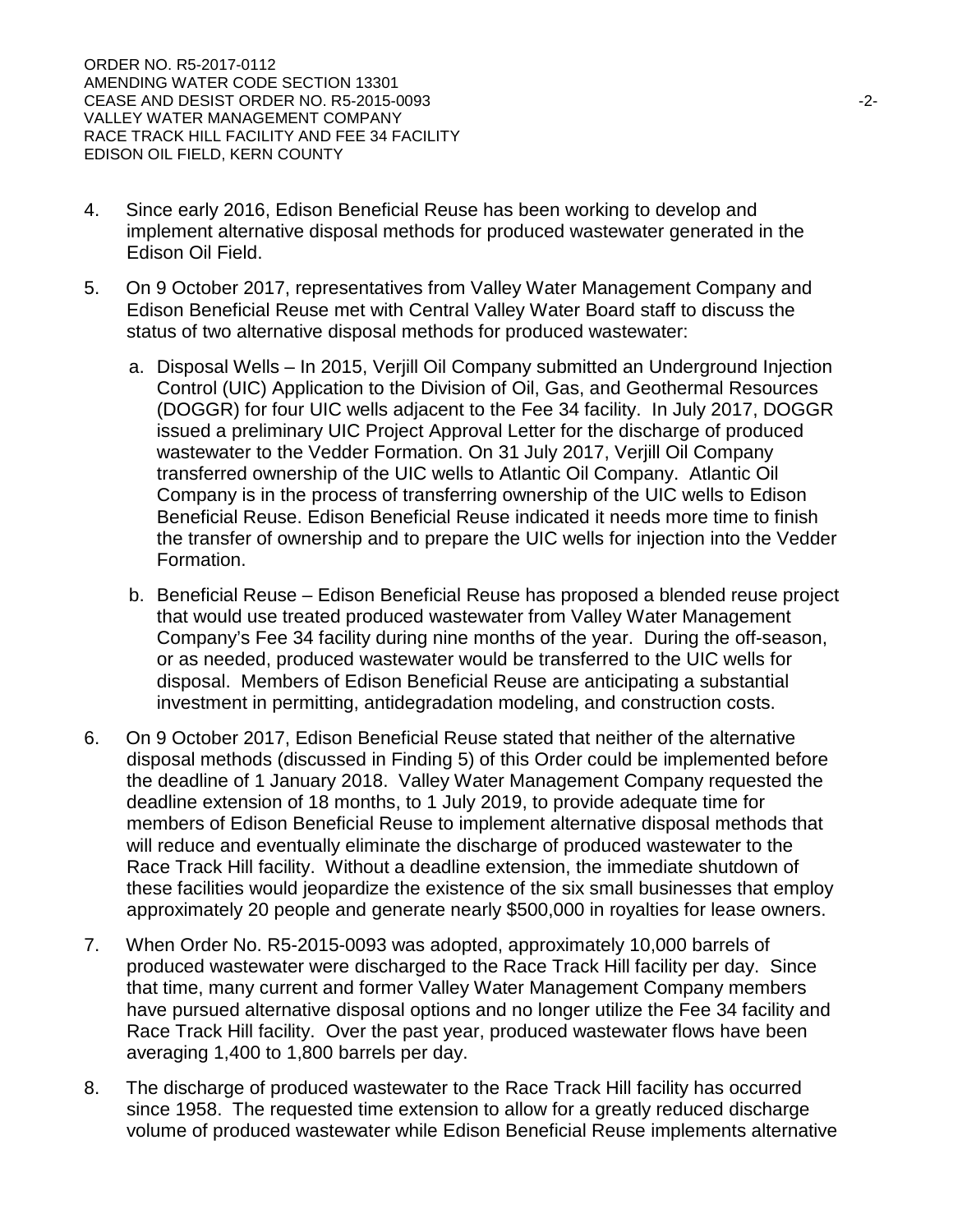ORDER NO. R5-2017-0112 AMENDING WATER CODE SECTION 13301 CEASE AND DESIST ORDER NO. R5-2015-0093 **Alternative Structure 1.3-3-3-3-3-3-3-3-**VALLEY WATER MANAGEMENT COMPANY RACE TRACK HILL FACILITY AND FEE 34 FACILITY EDISON OIL FIELD, KERN COUNTY

disposal methods will have significantly less impact on groundwater than historic activities at that site. To ensure that the discharge of produced wastewater to the Race Track Hill facility remains significantly reduced, this Order includes a monthly average daily flow limit of 2,500 barrels. This flow limit considers historical flows to the Race Track Hill facility and a buffer for fluctuation that may occur during petroleum production over the next 18 months.

#### **California Environment Quality Act**

9. The action to amend Order No. R5-2015-0093 is exempt from the provisions of Chapter 3 of the California Environmental Quality Act (CEQA) (Pub. Resources Code, § 21000 et seq.) because it involves no significant changes to the facility and does not expand the existing use (Cal. Code Regs. tit. 14, § 15301). The amendment of Order No. R5-2015-0093 is an action by a regulatory agency to enforce provisions of the Water Code, Division 7, and is thus exempt from the provisions the California Environmental Quality Act (CEQA) (Pub. Resources Code § 21000 et seq.) in accordance with California Code of Regulations, title 14, section 15321(a)(2)).

## **Public Notice**

- 10. The Central Valley Water Board has notified the Discharger and interested agencies and persons of its intent to amend Order No. R5-2015-0093 for this discharge and has provided them with an opportunity for a public hearing and an opportunity to submit their written views and recommendations.
- 11. The Central Valley Water Board, in a public meeting, heard, and considered all comments pertaining to the discharge.

**IT IS HEREBY ORDERED** that, pursuant to sections 13301 and 13267 of the California Water Code, Order No. R5-2015-0093 is amended as shown in Attachment A. Specific changes in Attachment A are underline for additions and strikeout for deletions.

Any person aggrieved by this action of the Central Valley Water Board may petition the State Water Board to review the action in accordance with Water Code section 13320 and California Code of Regulations, title 23, sections 2050 and following. The State Water Board must receive the petition by 5:00 p.m., 30 days after the date of this Order, except that if the thirtieth day following the date of this Order falls on a Saturday, Sunday, or state holiday, the petition must be received by the State Water Board by 5:00 p.m. on the next business day. Copies of the law and regulations applicable to filing petitions may be found on the Internet at:

http://www.waterboards.ca.gov/public\_notices/petitions/water\_quality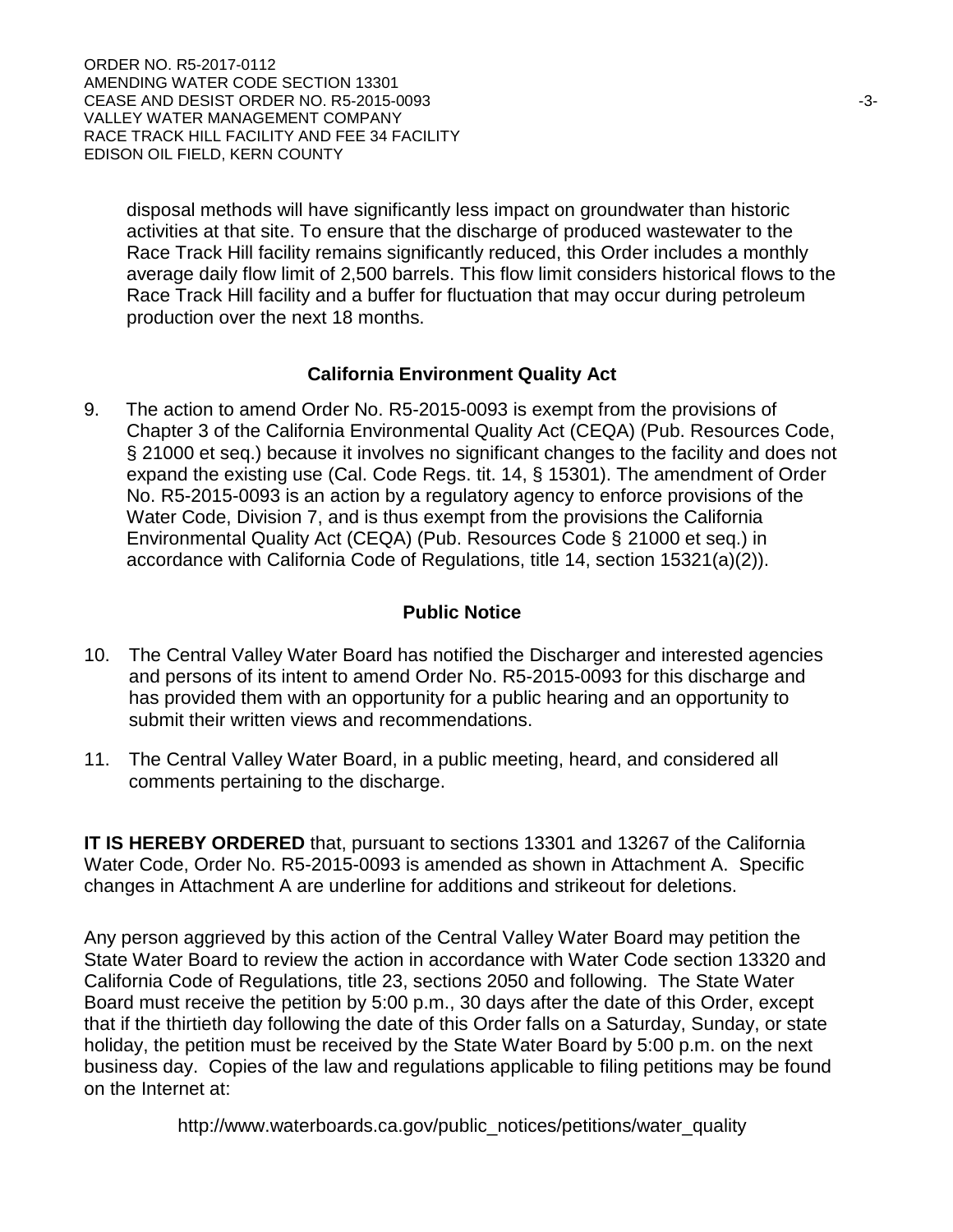ORDER NO. R5-2017-0112 AMENDING WATER CODE SECTION 13301 CEASE AND DESIST ORDER NO. R5-2015-0093 **ACCESSION CONTRACT OR ACCESSION CONTRACT OR ACCESSION** VALLEY WATER MANAGEMENT COMPANY RACE TRACK HILL FACILITY AND FEE 34 FACILITY EDISON OIL FIELD, KERN COUNTY

or will be provided upon request.

This Order is effective as of the date of adoption.

I, PAMELA C. CREEDON, Executive Officer, do hereby certify that the foregoing is a full true, and correct copy of an Order adopted by the California Regional Water Quality Control Board on 7 December 2017

*Original Signed By*

PAMELA C. CREEDON, Executive Officer

Order Attachment

A. Water Code Section 13301 Order No. R5-2015-0093, As Amended By Order No. R5-2017-0112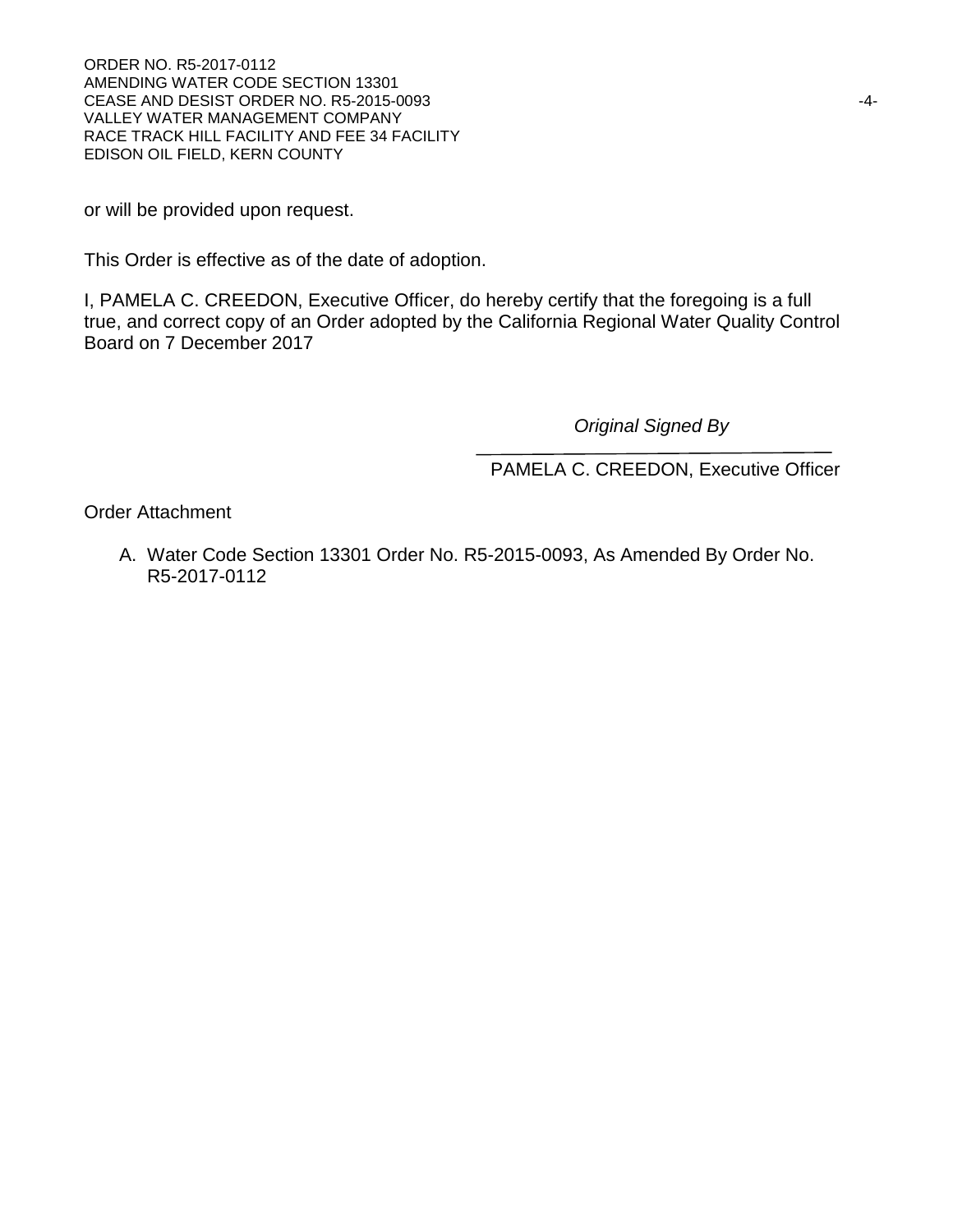# ATTACHMENT A

# CALIFORNIA REGIONAL WATER QUALITY CONTROL BOARD CENTRAL VALLEY REGION

# WATER CODE SECTION 13301 CEASE AND DESIST ORDER NO. R5-2015-0093

# AS AMENDED BY ORDER NO. R5-2017-0112

FOR VALLEY WATER MANAGEMENT COMPANY RACE TRACK HILL FACILITY AND FEE 34 FACILITY, EDISON OIL FIELD KERN COUNTY

#### WATER CODE SECTION 13301 ORDER TO COMPLY WITH RESOLUTION 58-349 AND ORDERS 92-110 AND 92-11037

The California Regional Water Quality Control Board, Central Valley Region (hereafter referred to as "Central Valley Water Board" or "Board") finds that:

1. Valley Water Management Company (hereinafter referred to as Valley Water), owns and operates two oil well production wastewater disposal facilities under the names of "Fee 34 Facility" and "Race Track Hill Facility" in the Edison area of Kern County. Each facility has been issued an individual order for operation. However, since the two facilities are parts of a single wastewater processing and disposal operation, they are jointly addressed in this order as a single wastewater processing facility.

# **FEE 34 FACILITY**

- 2. The Fee 34 Facility (also known as the C-Plant Facility) is on 3.4 acres (Assessor's Parcel Number 388-050-254) in the SW ¼ of the SW ¼ of Section 34, T29S, R29E, MDB&M. The Fee 34 Facility is approximately one mile northeast of the community of Edison in the Edison Oil Field (see Attachment A, which is attached hereto and made part of this Order). Discovered in 1928, the Edison Oil Field as of 2008 had a cumulative production of over 150 million barrels of oil, over 5.5 million barrels in reserve, 932 producing wells, and was ranked 38th among California's largest and most productive oil fields by total ultimate recovery.<sup>[1](#page-4-0)</sup> In the year 2013, the Edison Oil Field produced 790,130 barrels of oil and 1[2](#page-4-1),107,770 barrels of water.  $2$
- 3. The Fee 34 Facility contains six surface impoundments (Attachment B). Wastewater is transported to the facility by pipeline from various small, independent oil company leases

<span id="page-4-0"></span><sup>1</sup> "2009 Report of the State Oil & Gas Supervisor," Department of Oil, Gas, and Geothermal Resources (DOGGR), California Department of Conservation, 2009, accessible at ftp://ftp.consrv.ca.gov/pub/oil/annual\_reports/2009/PR06\_Annual\_2009.pdf at p. 65.

<span id="page-4-1"></span>ftp://ftp.consrucargov/pub/oil/annual\_reports/2009/Prosent.com/2009/Pannual\_2009/Pannual\_Prose.<br><sup>2</sup> "2013 Report of the State Oil & Gas Supervisor," Department of Oil, Gas, and Geothermal Resources (DOGGR), California Department of Conservation, 2013, accessible at ftp://ftp.consrv.ca.gov/pub/oil/annual\_reports/2013/PR03\_PreAnnual\_2013.pdf at p. 9.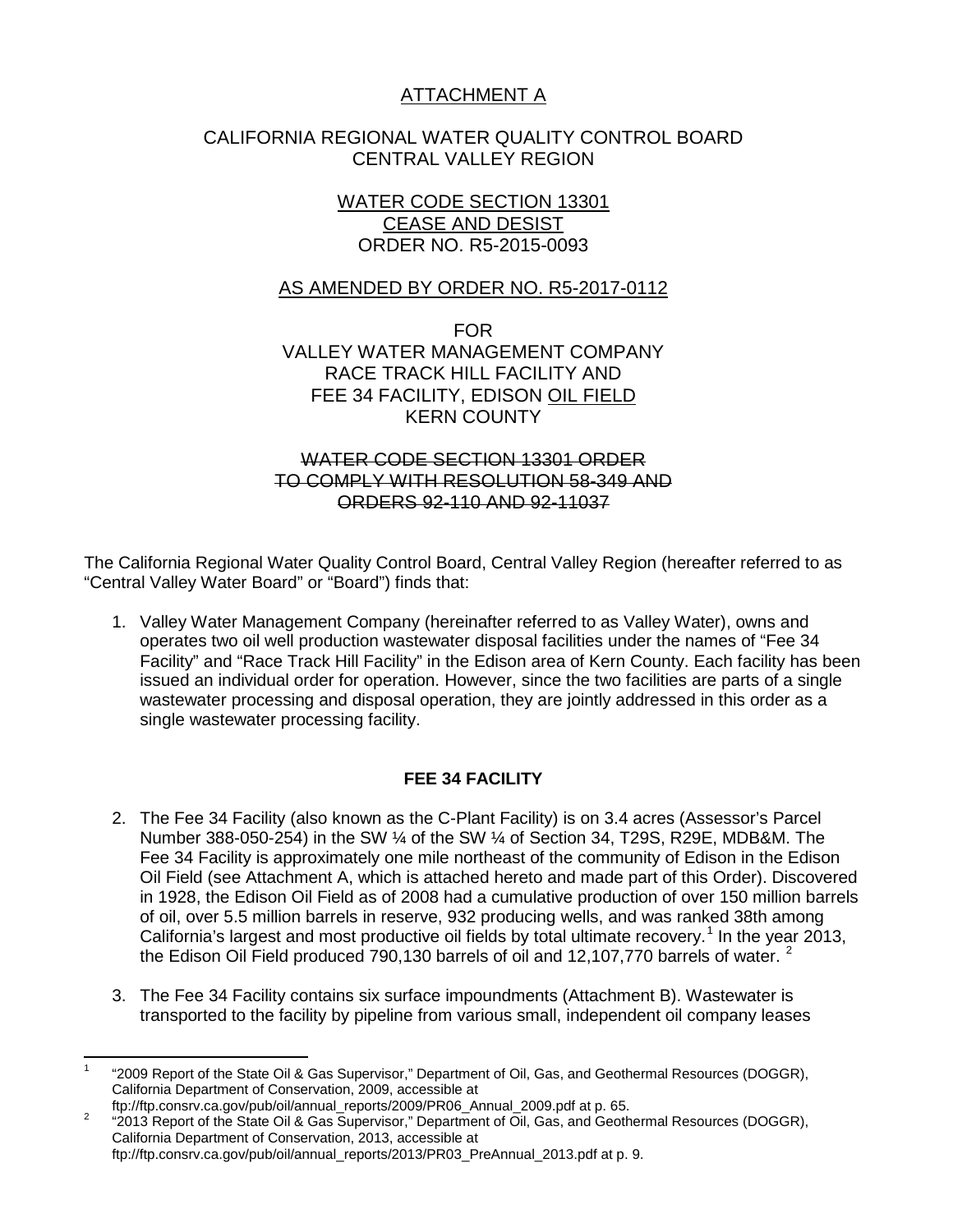throughout the Edison Oil Field. Crude oil skimmed from the produced waters flows into two netted, unlined oil recovery impoundments until shipped offsite. The wastewater flows through three gunite-lined impoundments equipped with skimmers and is then pumped via pipeline to Valley Water's Race Track Hill Facility for disposal. There is one unlined contingency impoundment for temporary storage of excess wastewater in the instance of power failure or other emergency event. Dimensions of the impoundments range from approximately 30 feet (ft.) x 50 ft. to 120 ft. x 180 ft., and are approximately 10 ft. to 15 ft. deep. An aerial photograph of the Fee 34 Facility is attached hereto as Attachment B and made part of this Order.

- 4. The Fee 34 Facility is regulated by Central Valley Water Board Order Nos. 92-110 and 92- 11037. Order 92-110 sets forth general WDRs for the discharge of oil field produced wastewaters from Edison Oil Field operations, including the Fee 34 Facility. Order 92-11037 is the Notice of Applicability of the general WDRs to the Fee 34 Facility, and includes a chemical analysis of the wastewater with the following characteristics: 7,900 micromhos per centimeter (μmhos/cm) electrical conductivity (EC), 4,450 milligrams/liter (mg/l) chloride, and 15.6 mg/l boron.
- 5. The Water Quality Control Plan for the Tulare Lake Basin, Second Edition (hereafter Basin Plan) designates beneficial uses, establishes water quality objectives, and contains implementation plans and policies for all waters of the Basin.
- 6. Surface drainage is toward the East Side Canal in the Arvin-Wheeler Ridge Hydrologic Area (557.30) of the Tulare Lake Basin. Surface waters in the Arvin-Wheeler Ridge Hydrologic Area are designated as Valley Floor Waters. The designated beneficial uses of Valley Floor Waters, as specified in the Basin Plan, are agricultural supply; industrial service and process supply; water contact and non-contact water recreation; warm fresh water habitat; wildlife habitat; preservation of rare, threatened, and endangered species; and groundwater recharge.
- 7. The Fee 34 Facility is in the Kern County Basin Hydrologic Unit, Detailed Analysis Unit (DAU) 258. The designated beneficial uses of the groundwater, as specified in the Basin Plan for DAU 258, are municipal and domestic water supply, agricultural supply, industrial service, and process supply.
- 8. Information obtained from the California Department of Water Resources identified 36 groundwater supply wells within about one-mile of the Fee 34 Facility. The groundwater is primarily used for agricultural supply. Driller's reports for 19 of the wells identify six domestic supply wells, twelve agricultural supply wells, and one industrial supply well.

# **RACE TRACK HILL FACILITY**

- 9. The Race Track Hill Facility is located on 338.4 acres in the western half of Section 24, T29S, R29E, MDB&M. The Facility is about fifteen miles east of Bakersfield in Kern County on Assessor's Parcel Number 387-060-031(see Attachment C).
- 10. The Race Track Hill Facility contains 27 unlined surface impoundments and approximately 94 acres of land, a portion of which is used for surface sprinkler disposal. Wastewater discharge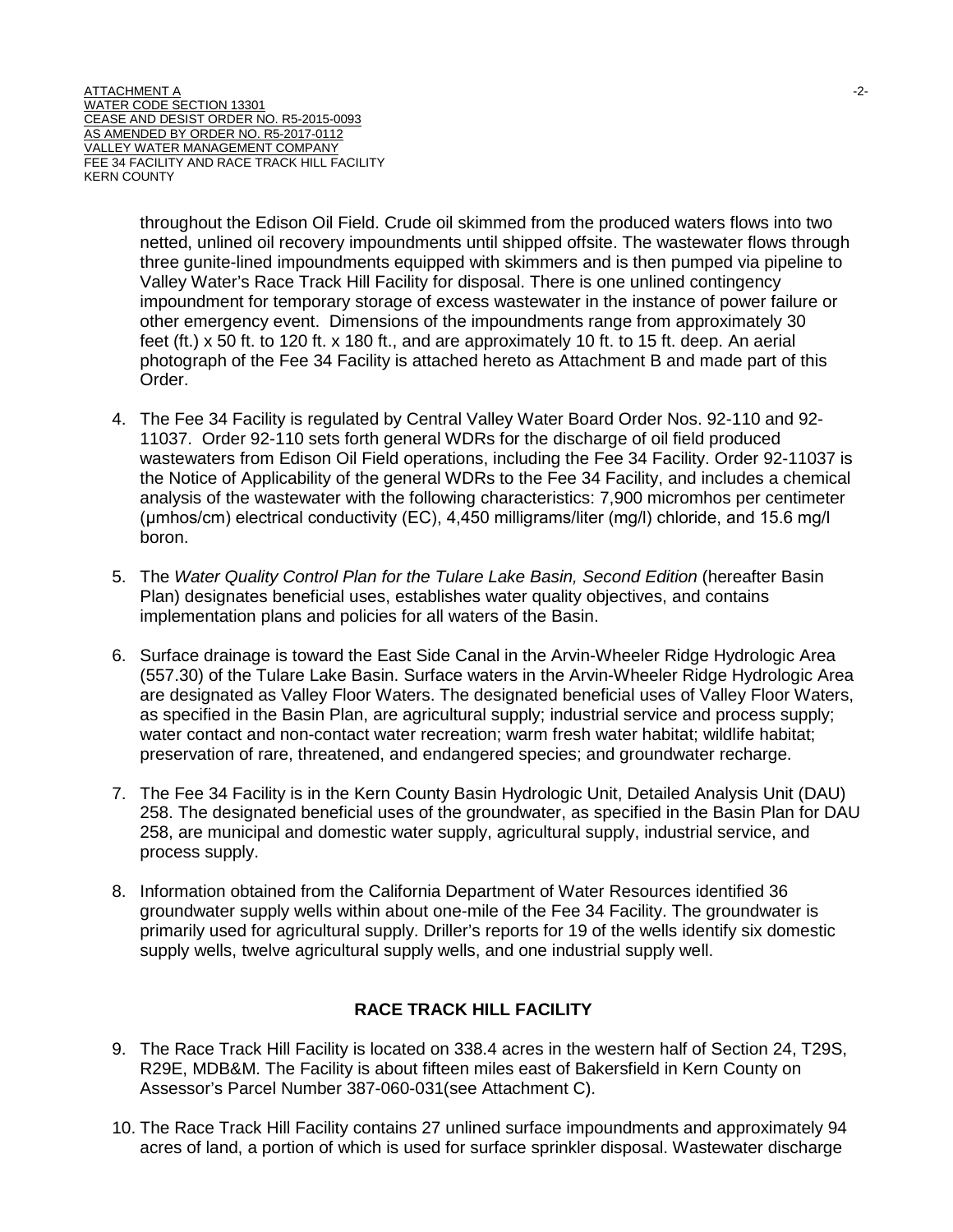began 56 ½ years ago, in approximately December of 1958. Wastewater is transported to the Facility by pipeline from Valley Water's Fee 34 Facility, which is about four miles to the southwest in the Edison Oil Field. The wastewater is discharged to the impoundments for percolation and evaporation. Excess wastewater that does not percolate or evaporate is sprayed onto portions of the 94 acres for disposal.

- 11. The Race Track Hill Facility is in an area of rolling topography and a portion of the site drains toward Cottonwood Creek, about one-half mile northeast of the Facility. Cottonwood Creek is tributary to the Kern River. The designated beneficial uses of the Kern River below the southern California Edison Kern River Powerhouse Number One, as specified in the Basin Plan, are municipal and domestic supply, agricultural supply, industrial service and process supply, hydropower generation, water contact and non-contact recreation, warm fresh water habitat, wildlife habitat, preservation of rare, threatened and endangered species, and groundwater recharge.
- 12. The Race Track Hill Facility is in the Kern County Basin Hydrologic Unit, DAU 257. The designated beneficial uses of the groundwater for DAU 257, as specified in the Basin Plan, are municipal and domestic water supply, agricultural supply, industrial service and process supply, and water contact recreation.
- 13. The Race Track Hill Facility is underlain by unconsolidated sediments of the Kern River-Chanac Series. The consolidated sediments of the Santa Margarita Formation underlie the Kern River-Chanac Series. The top of the Santa Margarita Formation and the overlying sediments dip to the southwest at an angle of approximately five degrees.
- 14. The Race Track Hill Facility's WDRs, Resolution No. 58-349, was adopted by the Central Valley Water Board on September 18, 1958, and set forth requirements for the discharge of oil field produced wastewater at the Facility.
- 15. The WDRs allow the discharge of oil field produced wastewater to the ground surface, into natural drainage channels, and into surface impoundments in Section 24, T298, R29E, MDB&M. The WDRs also allow the discharge of oil field produced wastewater to the ground surface, into natural drainage channels, or into unlined surface impoundments other than those constructed in Section 24, provided the wastewater conforms to the following criteria:
	- a. Total dissolved solids shall not exceed 1,000 parts per million.
	- b. Chlorides shall not exceed 150 parts per million.
	- c. Boron shall not exceed 1.0 part per million.
- 16. The WDRs predate the Basin Plan and do not contain the limitations on the discharge of oil field produced wastewater to surface impoundments within Section 24 that are contained in the Basin Plan.
- 17. Although Resolution 58-349 found "no freshwater producing wells in this vicinity" in 1958, more recent information obtained from the California Department of Water Resources identified six groundwater supply wells within one-mile of the Facility. Groundwater from these wells may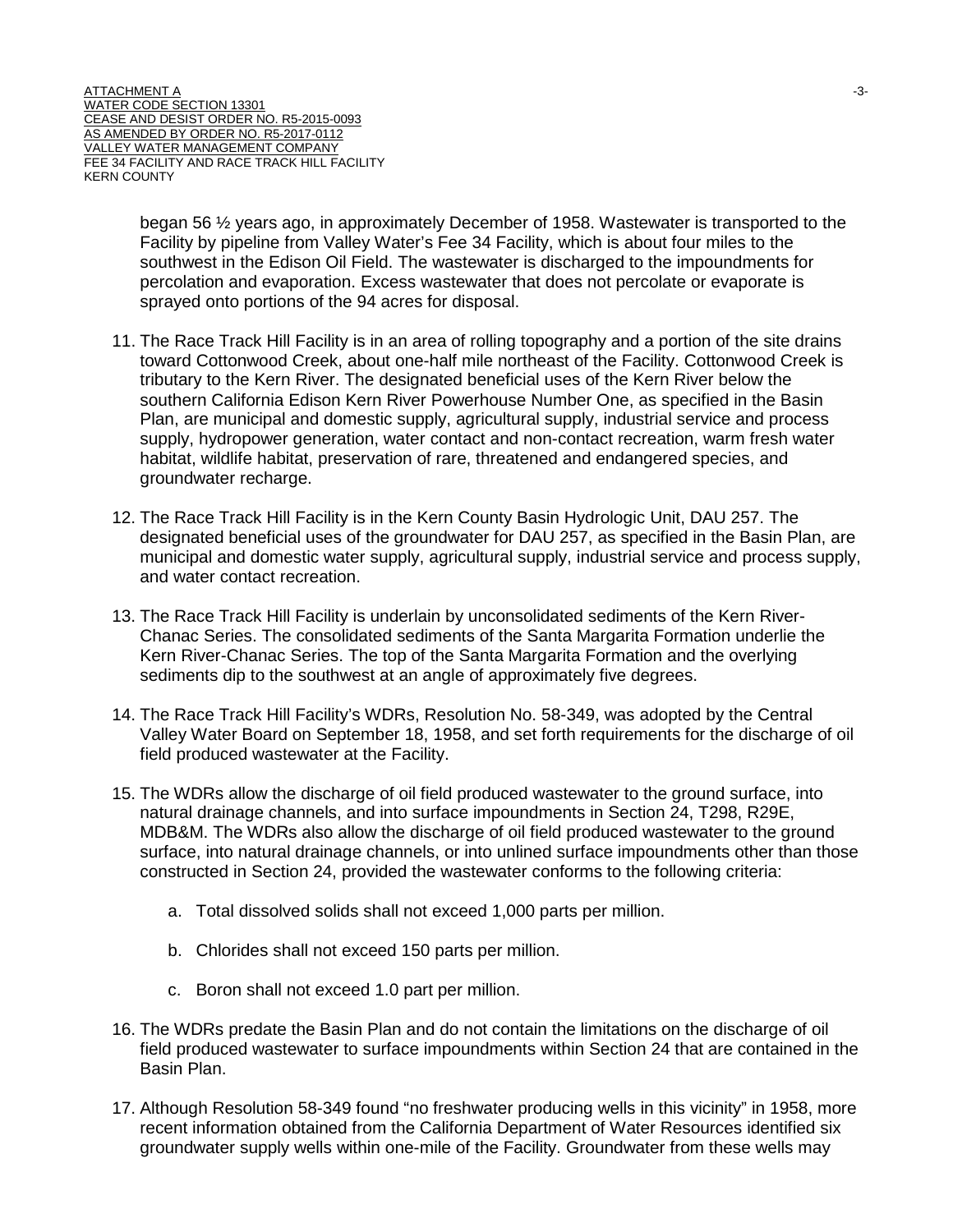have been used for domestic water supply, agriculture supply, and industrial service supply. The current status of these wells is not clear and some may have been destroyed.

#### **WASTE DISPOSAL OPERATIONS AND COMPLIANCE**

18. Discharge of Waste to Land: This information is based upon the 27 November 2012 and 18 September 2013 Central Valley Water Board inspections of the Fee 34 Facility and Race Track Hill Facility, and based upon Valley Water's wastewater analysis lab report dated 23 July 2013 for the Fee 34 Facility regarding concentrations of EC in μmhos/cm, chloride in mg/l, and boron in mg/l. The Basin Plan and Order 92-110 for Edison Oil Field Operators, and Resolution 58-349 set forth the following waste constituent limitations for the discharge of oil field wastewater:

|                                |              | Basin Plan &      |                             |
|--------------------------------|--------------|-------------------|-----------------------------|
|                                |              | Order 92-110      | Res. 58-349                 |
|                                | Units:       | Limitation Value: | Limitation Value:           |
| Specific EC:                   | umhos/cm     | 1,000             | None                        |
| <b>Total Dissolved Solids:</b> | $mg/l$ (ppm) | <b>NA</b>         | 1,000 (outside Section 24)  |
| Chloride:                      | mg/l         | 200               | (outside Section 24)<br>150 |
| Boron:                         | mq/l         |                   | (outside Section 24)        |

The Basin Plan allows discharges of oil field wastewater that exceed the above maximum salinity limits to unlined sumps, stream channels, or surface waters if the Discharger successfully demonstrates to the Central Valley Water Board in a public hearing that the proposed discharge will not substantially affect water quality nor cause a violation of water quality objectives.

The 23 July 2013 wastewater analytical results at Fee 34 Facility were measured at the following values and are compared to 1992 levels and the Basin Plan limits:

|                       | Units: | 1992 Value | 2013 Value: | Basin Plan Limits: |
|-----------------------|--------|------------|-------------|--------------------|
| Specific EC: umhos/cm |        | 7.900      | 5.700       | 1.000              |
| Chloride:             | ma/l   | 4.450      | 1.800       | 200                |
| Boron:                | ma/l   | 15.6       | 14          |                    |

19. The Fee 34 Facility and Race Track Hill Facility were also inspected on 27 March 2015. Violations of the WDRs for both facilities were noted during the inspections. At the Fee 34 Facility, wastewater with EC, chloride, and boron values greater than the Basin Plan limits was being discharged to the ponds in violation of Discharge Specification B.1 of the WDRs. Also, the ponds at the Fee 34 Facility had insufficient freeboard in violation of Discharge Specification B.6 of the WDRs and were not adequately netted or covered to preclude access by wildlife to wastewater with oil coatings in violation of Discharge Specification B.4 of the WDRs. The inspection report noted that the Race Track Hill Facility had insufficient freeboard on two ponds and insufficient netting on three ponds.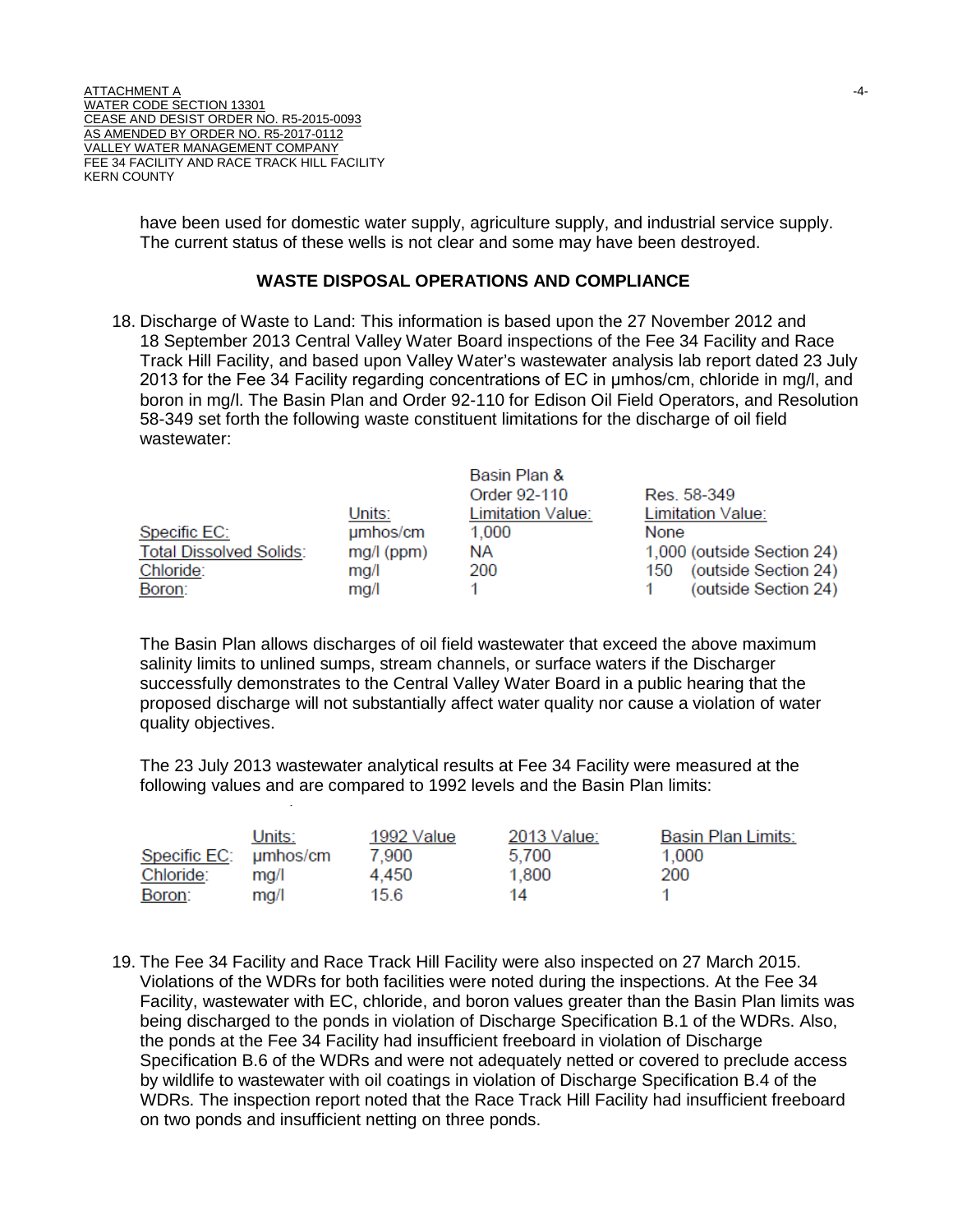- 20. On 24 May 1996, Valley Waste Disposal Company, the predecessor of Valley Water, submitted the report *Drilling and Data Acquisition Report, Race Track Hill District, Edison Oil Field, Kern County, California*. The report was submitted pursuant to Discharge Specification B.2.c. of Order 92-110. The report and transmittal letter stated that the Fee 34 Facility "… does not pose a threat to ground water quality and that no further action should be required for continued operation of the site." The transmittal letter also requested a hearing if necessary to demonstrate that the facility does not pose a threat to groundwater quality. There is no record of a response nor an evaluation of the report in the site files, and a hearing before the Central Valley Water Board was not held. Current Central Valley Water Board staff reviewed the report and transmittal letter and found it inadequate to demonstrate that there have been no impacts, or that there is no threat, to groundwater.
- 21. On 9 October 2013, the Central Valley Water Board issued a Notice of Violation (NOV) to Valley Water (see Attachment D, which is attached hereto and made part of this Order) for violations of the Discharge Specifications of Order 92-110 at the Fee 34 Facility. The NOV allegations included discharging wastewater in excess of the numerical limitations specified in Discharge Specification B.1 (see Finding No. 18), which is causing, or is threatening to cause a condition of pollution, $3$  contamination or nuisance, $4$  and failure to maintain the minimum freeboard of two feet in two of the impoundments as specified in Discharge Specification B.6, which is causing, or is threatening to cause, a condition of pollution, contamination, or nuisance caused by overtopping the impoundments. Valley Water submitted a response to the NOV on 8 November 2013 addressing each allegation.
- 22. Section 13301 of the Water Code provides in relevant part that:

When a regional board finds that a discharge of waste is taking place, or threatening to take place, in violation of requirements of discharge prohibitions prescribed by the regional board or the state board, the board may issue an order to cease and desist and direct that those persons not complying with the requirements or discharge prohibitions (a) comply forthwith, (b) comply in accordance with a time schedule set by the board, or (c) in the event of a threatened violation, take appropriate remedial or preventive action Cease and desist orders may be issued direct by a board, after notice and hearing.

- 23. The discharge of waste with high salinity and boron concentrations and other oil field wastewater constituents to the ground, surface water, and/or groundwater creates, or threatens to create, a condition of pollution in surface and groundwater, and may result in the degradation of water quality.
- 24. Land around the Fee 34 Facility is being used for agricultural production, primarily citrus and grapes. Land around the Race Track Hill Facility is also used for agricultural production

<span id="page-8-0"></span> $3$  "Pollution' is defined by Water Code section 13050, subdivision (I)(1) as, an alteration of the quality of the waters of the state by waste to a degree which unreasonably affects either of the following: (A) The waters for beneficial uses; (B)<br>Facilities which serve these beneficial uses." Water Code §13050(I).

<span id="page-8-1"></span>Facilities which serve these beneficial uses. Water Code §130500(i).<br>"Water Water Musiance' means anything which meets all of the following requirements: (1) Is injurious to health, or is indecent or offensive to the senses, or an obstruction to the free use of property, so as to interfere with the comfortable enjoyment of life or property. (2) Affects at the same time an entire community or neighborhood, or any considerable number of persons, although the extent of the annoyance or damage inflicted upon individuals may be unequal. (3) Occurs during, or as a result of, the treatment or disposal of wastes." Water Code §13050(m).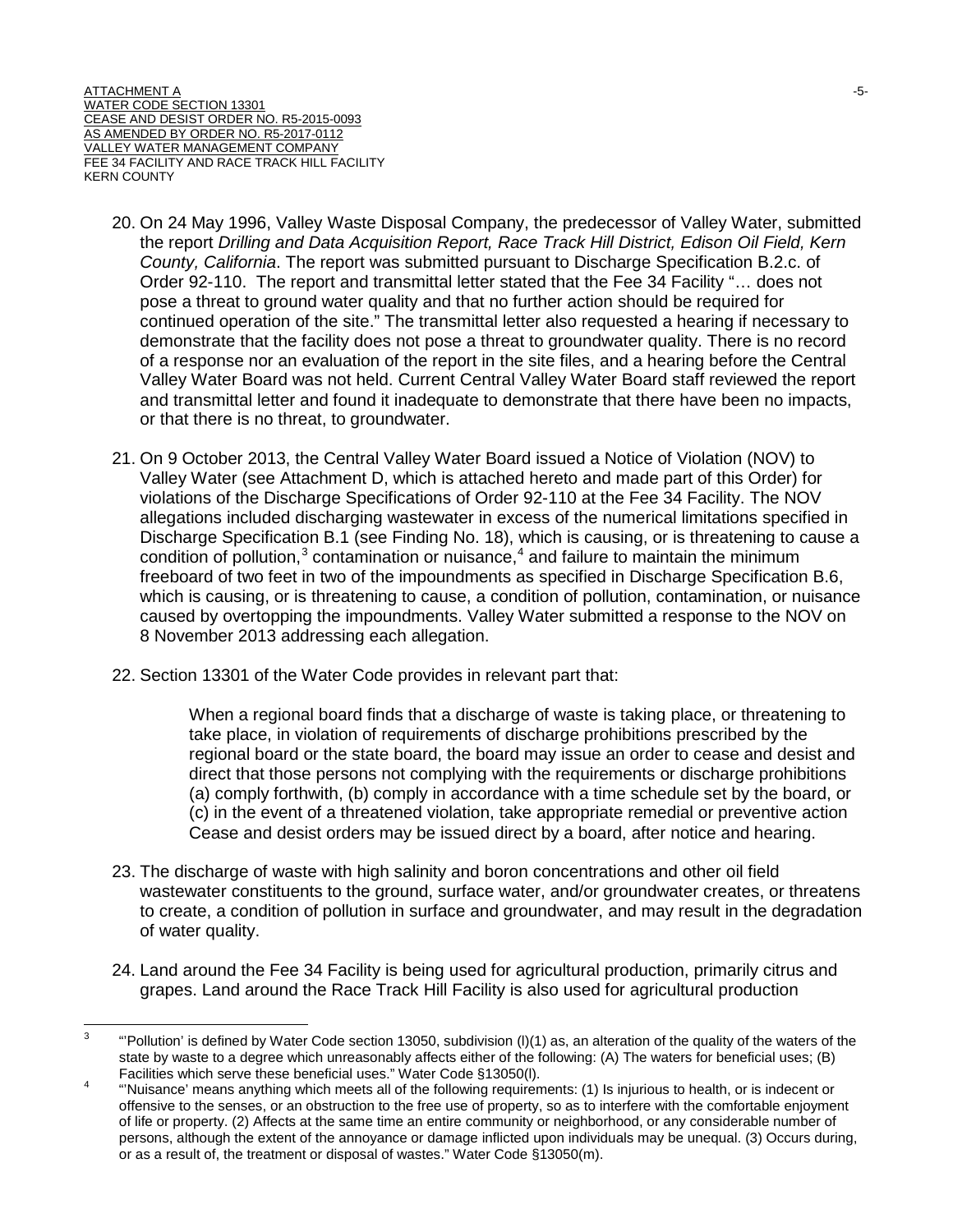including open stock grazing, a five-acre vineyard located approximately 3,000 feet southwest of the facility, and other crops grown in the area beginning about one mile south of the facility.

- 25. Many of the crops are irrigated with groundwater from local supply wells. Irrigation water with a chloride concentration above 350 mg/l can cause severe crop problems. Boron toxicity can impair crops sensitive to boron at concentrations less than 1 mg/l in irrigation water.<sup>[5](#page-9-0)</sup>
- 26. Underlying groundwater may be degraded if mixed with oil field wastewater. Elevated EC, chloride, and boron levels could impair groundwater for municipal and domestic supply and agricultural supply uses.
- 27. Due to the topographic relief at the Race Track Hill Facility and the relatively close proximity (one-half mile) to Cottonwood Creek, a major storm has the potential to flush a portion of the accumulated salts discharged to the spray field the past 50-60 years into Cottonwood Creek, which could then be transported to the Kern River 2.5 miles downstream. This has the potential to result in a temporary salt and boron loading of water in the Kern River, and to increase salt and boron loading to groundwaters at the terminus of Kern River flow where groundwater is recharged. Operation of the spray field would require a permit under the National Pollution Discharge Elimination System, but the disposal operation currently would not meet the requirements for discharge to a surface water.

# **HYDROGEOLOGICAL INVESTIGATION**

- 28. On 1 July 2014, the Central Valley Water Board issued an Order pursuant to Section 13267 of the California Water Code to Valley Water requiring preparation and submission of work plans for hydrogeologic site characterizations for each facility and technical reports presenting their findings. The Discharger petitioned this Order to the State Water Resources Control Board.
- 29. Valley Water agreed to assess the impacts of wastewater discharges at the Racetrack and Fee 34 facilities. To date, the approach has been to conduct the work in phases with preparation of a work plan containing a specific scope of work, implementation of the work, followed by reporting. Based on the results of each phase, additional work is proposed.
- 30. As of 1 May 2015, two phases of field work have been completed, including:
	- Soil borings at both Facilities;
	- Soil sampling and analysis;
	- Shallow and deep monitoring well installations at both facilities;
	- Groundwater sampling and analysis; and
	- Leak-testing the lined ponds at the Fee 34 Facility.

<span id="page-9-0"></span><sup>5</sup> Ayers, R. S., and D. W. Westcott. "FAO 1985. Water Quality for Agriculture." *Irrigation and Drainage Paper* 29.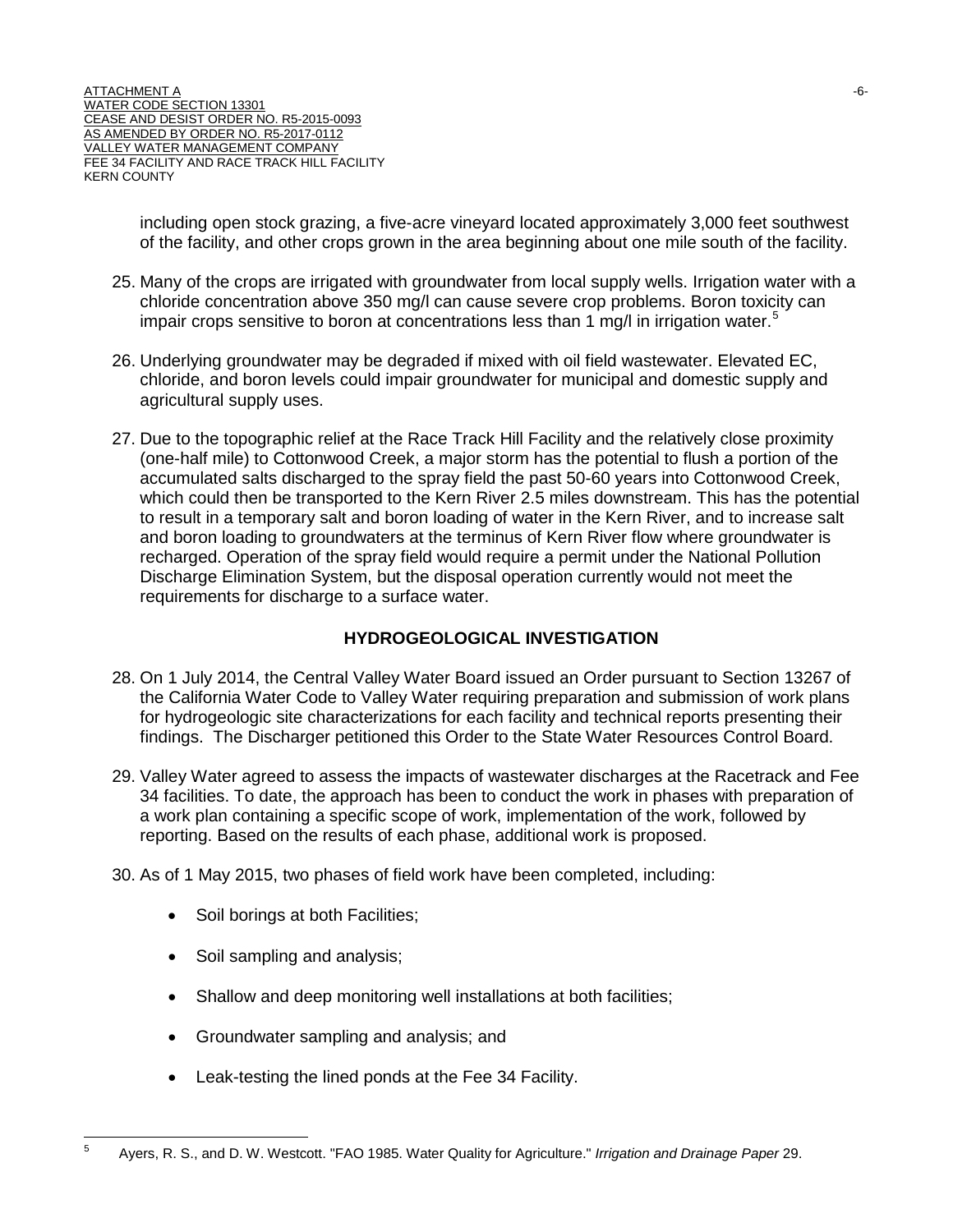- 31. As of 1 May 2015, the results of the Phase 1 field work and parts of the Phase 2 field work have been formally reported. The conclusions include:
	- There are wastewater constituents in the soils at the Race Track Hill Facility;
	- Groundwater occurs at depths ranging from 48 to 80 feet below ground surface at the Race Track Hill Facility;
	- There is groundwater mounding beneath the Race Track Hill Facility;
	- Groundwater beneath the Racetrack Hill Facility flows to the southwest;
	- Groundwater beneath the Racetrack Hill Facility has been impacted by the wastewater disposed to the ponds. The EC of the groundwater and the concentrations of boron and chloride are similar to oil field wastewater at the Race Track Hill Facility; and
	- The seepage rates of the North Pond and the South Pond at the Fee 34 Facility are 4.4 millimeters per day and 1.8 millimeters per day, respectively. Those rates translate to approximately 500 gallons per day from the North Pond and approximately 200 gallons per day from the South Pond.
- 32. The investigations conducted by Valley Water have determined the discharge of wastewater in excess of Basin Plan limitations and water quality objectives has caused a condition of pollution to groundwater at the Racetrack Hill Facility. Additional assessment is needed to determine the nature and extent of the wastewater constituents in groundwater.
- 33. The apparent direction of groundwater flow beneath the Racetrack Hill Facility is towards residential water supply wells immediately to the southwest and towards Edison and Bakersfield, five to ten miles to the southwest.
- 34. Based on a review of the site conditions, wastewater quality and volumes, and the results of the field investigations, spraying wastewater onto the ground surface and into natural drainages exacerbates the pollution of the underlying groundwater and creates a potential for waste constituents to drain into Cottonwood Creek and the Kern River.

#### **REGULATORY CONSIDERATIONS**

35. If the Fee 34 Facility has resulted in impacts to beneficial uses of the underlying groundwater, this Order requires the Discharger to submit a Report of Waste Discharge to obtain new WDRs for the operation of the Fee 34 Facility by 1 September 2016. This Order also requires that the Discharger submit a Report of Waste Discharge for the Race Track Hill Facility by 1 September 2016. It is anticipated that General Waste Discharge Requirements for the operation of oil field wastewater ponds would be proposed for consideration by the Central Valley Water Board in the spring or summer of 2016. If the discharges from the Fee 34 Facility or Race Track Hill Facility are eligible for coverage under the anticipated General Order, and if this General Order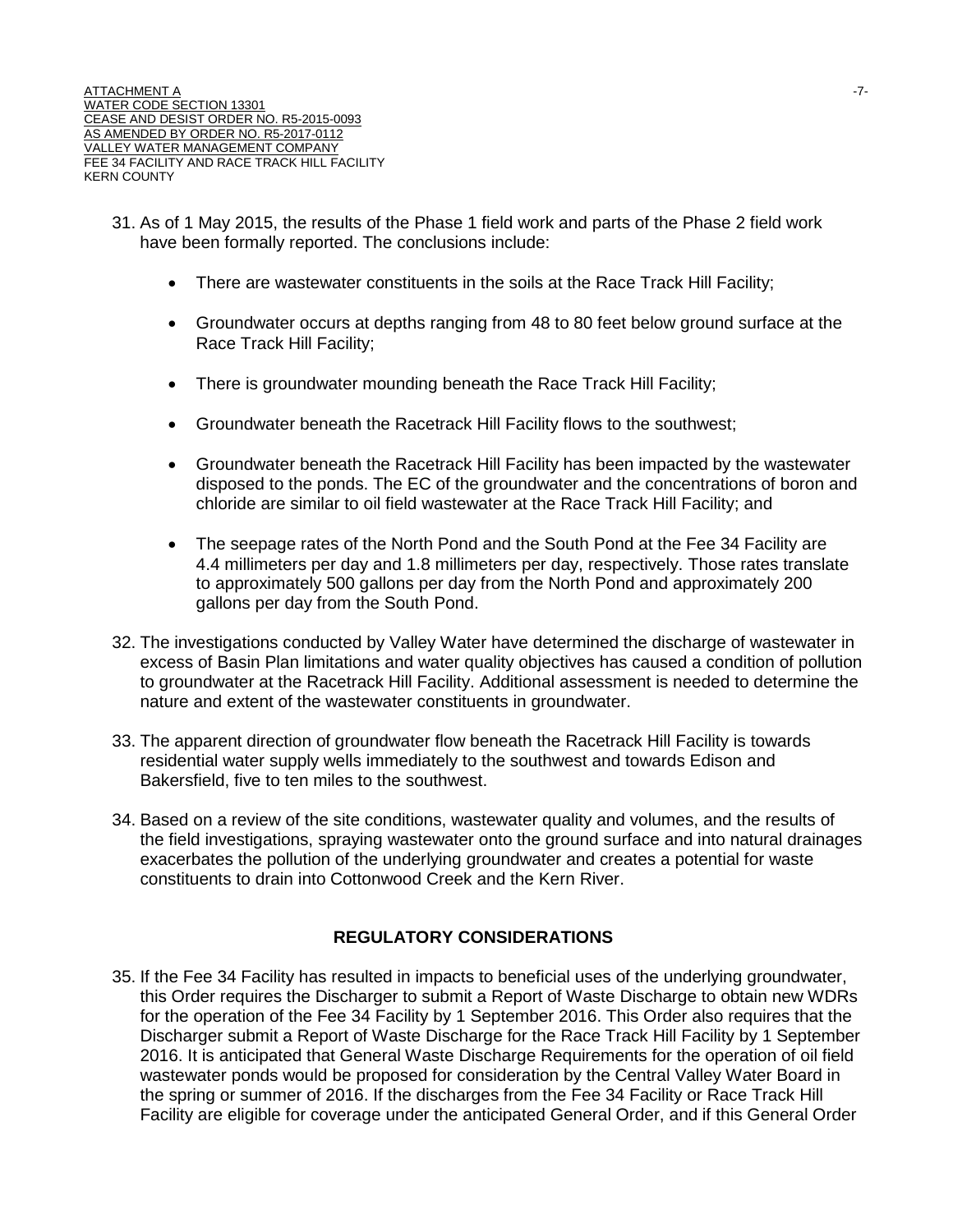is in effect by 1 September 2016, the Discharger may choose coverage under the General Order rather than the submittal of individual reports of waste discharge for the two facilities.

36. As of 9 October 2017, many current and former Valley Water Management Company members at the Edison Oil Field have pursued alternative disposal options for produced wastewater and no longer utilize the Fee 34 Facility and Race Track Hill Facility. Valley Water and six remaining Edison Oil Field operators ("Edison Beneficial Reuse") identified two alternative disposal methods for produced wastewater at the Race Track Hill Facility: disposal wells – which require transfer from an unrelated third party to the Edison Oil Field operators and approval of that transfer from the Division of Oil, Gas, and Geothermal Resources – and beneficial reuse – which requires substantial investment by Edison Beneficial Reuse for permitting, antidegradation modeling, and construction costs.

36. 37. The deadlines set forth herein are reasonable given the need to investigate the potential threat to groundwater and surface water quality.

- 38. On 16 October 2017, Edison Beneficial Reuse sent a letter, via electronic mail, to the Central Valley Water Board that states neither of the alternative disposal methods discussed in Finding 36 of this Order could be implemented before 1 January 2018.
- 37. 39. In accordance with Water Code section 13267(b) these findings provide Valley Water with a written explanation with regard to the need for remedial action and reports, and identify the evidence that supports the requirement to implement investigative activities, to implement cease and desist activities if needed, and to submit the reports. Valley Water owns and operates the Fee 34 Facility and Race Track Hill Facility which are subject to this Cease and Desist Order. The technical and monitoring reports required by this Order are necessary to determine compliance with this Cease and Desist Order. The actions and reports required by this Order are needed to provide information to provide information to the Central Valley Water Board regarding (a) the nature and extent of the discharge, (b) the nature and extent of pollution in waters of the State and/or U.S. created by the discharge, (c) the threat to public health posed by the discharge; and (d) appropriate cease and desist measures. Based on the nature and possible consequences of the discharges, including the contamination of surface water or groundwater, or impacts to groundwater recharge areas, the burden of the required tasks, including the costs, bears a reasonable relationship to the need for the tasks and reports, and the benefits to be obtained from the tasks and information.
- 38. 40. Issuance of this Cease and Desist Order is being taken for the protection of the environment and as such is exempt from provisions of the California Environmental Quality Act (CEQA) (Public Resources Code section 21000 et seq.) in accordance with California Code of Regulations, title 14, sections 15061(b)(3), 15306, 15307, 15308, and 15321. This Cease and Desist Order generally requires Valley Water to submit plans for approval prior to implementation of cleanup activities at the Fee 34 Facility and Race Track Hill Facility. Mere submission of plans is exempt from CEQA as submission will not cause a direct or indirect physical change in the environment and/or is an activity that cannot possibly have a significant effect on the environment. CEQA review at this time would be premature and speculative, as there is simply not enough information concerning Valley Water's proposed remedial activities and possible associated environmental impacts.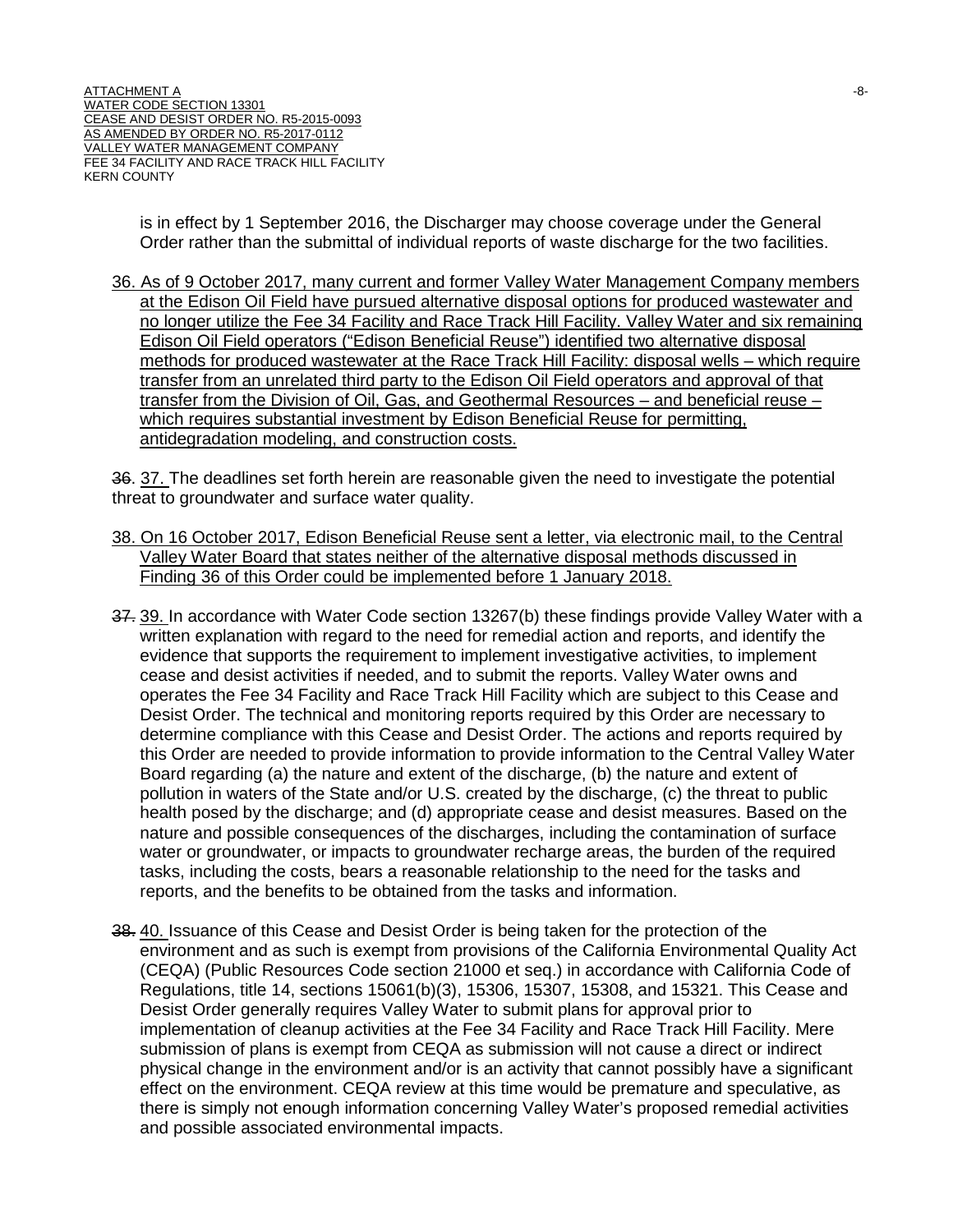39. 41. If the Regional Board determines that implementation of any plan required by this Cease and Desist Order will have a significant effect on the environment, the Regional Board will conduct the necessary and appropriate environmental review prior to the Assistant Executive Officer's approval of the applicable plan. The Discharger will bear the costs, including the Regional Board's costs, of determining whether implementation of any plan required by this Cease and Desist Order will have a significant effect on the environment and, if so, in preparing, handling and providing any documents necessary for environmental review. If necessary, the Discharger and a consultant acceptable to the Regional Board shall enter into a memorandum of understanding with the Regional Board regarding such costs prior to undertaking any environmental review.

As a result of the events and activities described in this Order, the Central Valley Water Board finds that a discharge of waste in violation of the Basin Plan has polluted groundwater. This Order requires Valley Water to take appropriate remedial action and to comply in accordance with the time schedule set forth below.

- 40. 42. This Cease and Desist Order is based upon: 1) Chapter 5, Enforcement and Implementation commencing with section 13300, of the Porter-Cologne Water Quality Control Act (Water Code Division 7, commencing with section 13000); 2) Water Code section 13267, Investigations; inspections, Chapter 4, Regional Water Quality Control; 3) all applicable provisions of the Basin Plan including beneficial uses, water quality objectives, and implementation plans; 4) California State Water Resources Control Board (State Water Board) Resolution No. 68-16 (*Statement of Policy with Respect to Maintaining High Quality of Waters in California*); 5) State Water Board Resolution No. 92-49 (*Policies and Procedures for Investigation and Cleanup and Abatement of Discharges Under Water Code section 13304*); and 6) all other applicable legal authority.
- 41. 43. Water Code section 13267 subdivision (b)(1) states, in relevant part:

In conducting an investigation specified in subdivision (a), the regional board may require that any person who has discharged, discharges, or is suspected of having discharged or discharging, or who proposes to discharge waste within its region … shall furnish, under penalty of perjury, technical or monitoring program reports which the regional board requires. The burden, including costs, of these reports shall bear a reasonable relationship to the need for the report and the benefits to be obtained from the reports. In requiring those reports, the regional board shall provide the person with a written explanation with regard to the need for the reports, and shall identify the evidence that supports requiring that person to provide the reports.

- 42. 44. On 30/31 July 2015, in Rancho Cordova, California, after due notice to the Discharger and all other affected persons, the Central Valley Water Board conducted a public hearing at which evidence was received to consider an Order under Water Code section 13301 to establish a time schedule to achieve compliance with the Basin Plan or cease discharge.
- 45. On 9 October 2017, Valley Water Management Company requested the deadline to achieve compliance with the Basin Plan or to cease discharge be extended to 1 July 2019, to provide adequate time for Edison Beneficial Reuse to implement alternative disposal methods,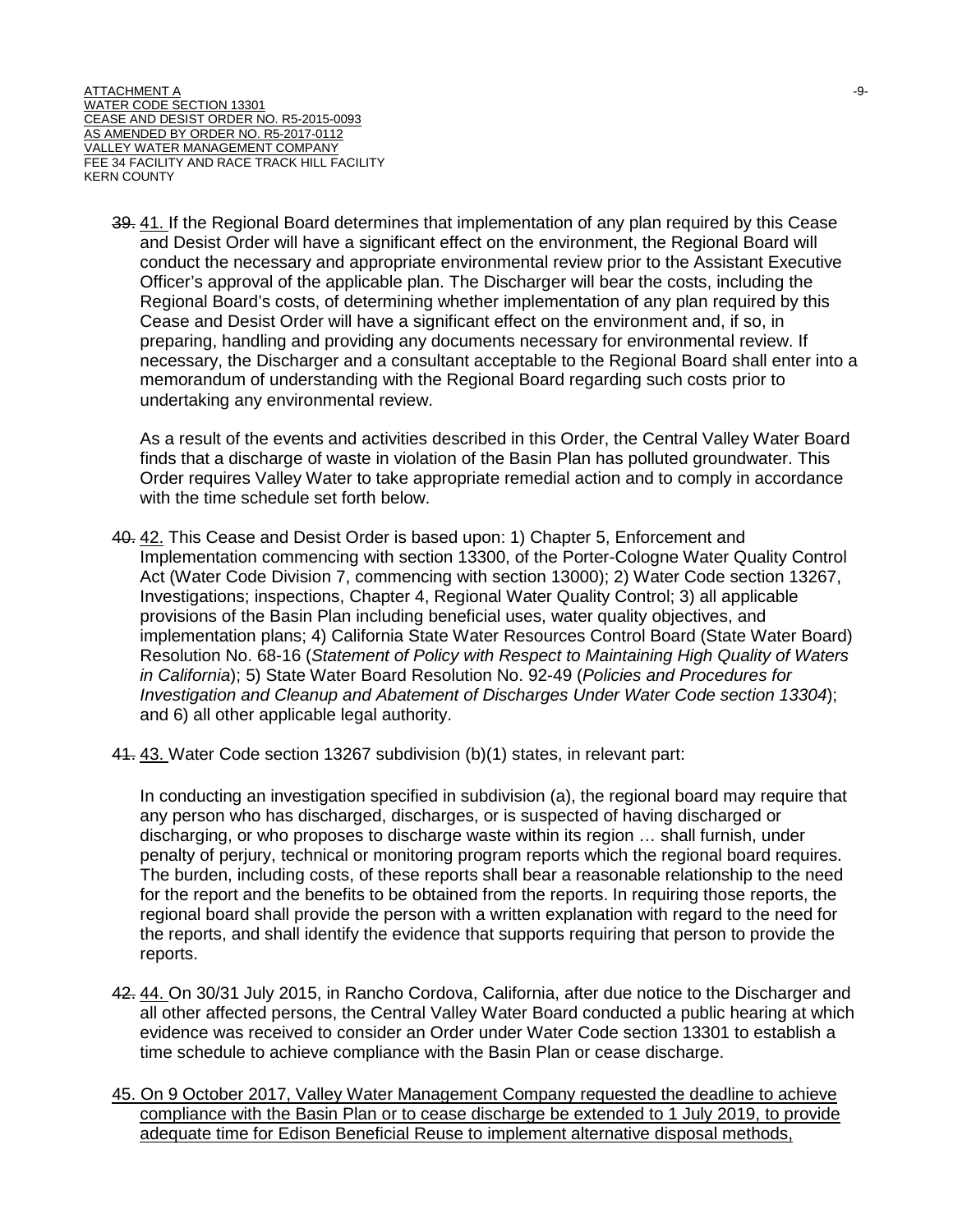discussed in Finding 36 that will reduce and eventually eliminate the discharge of produced wastewater to the Race Track Hill facility.

46. On 7 December 2017, in Rancho Cordova, California, after due notice to the Discharger and all other affected persons, the Central Valley Water Board conducted a hearing at which evidence was receive to consider amending Order No. R5-2015-0093 under Water Code section 13301 to establish a time schedule to achieve compliance with the Basin Plan or to cease discharge.

**IT IS HEREBY ORDERED THAT,** pursuant to Water Code sections 13301 and 13267, Valley Water Management Company shall implement the following measures necessary to comply with the requirements of the *Water Quality Control Plan for the Tulare Lake Basin* and Orders issued by the Board.

#### **Fee 34 Facility**

- 1. **By 1 October 2015**, Valley Water Management Company shall submit a *Phase 3 Investigation Work Plan for the Fee 34 Facility*. This work plan shall describe a time schedule under which Valley Water Management Company will conduct the following activities, including the time frame for completing each activity:
	- a. Conduct a hydrogeological site characterization to determine nature and extent of the release of waste constituents to the unsaturated zone and the groundwater underlying the Fee 34 Facility;
	- b. Prepare and submit a Water Quality Protection Standard Report proposing statistical data analysis methods to calculate concentration limits for each Constituent of Concern specified in Monitoring and Reporting Program R5-2015-0093;
	- c. Identify and sample water supply wells located within one-mile of the Fee 34 Facility and analyze the samples for waste constituents of concern; and
	- d. Analyze groundwater, surface water, and soil samples at a California certified laboratory in accordance with the SAP submitted as part of the Phase I Work Plan (see Finding No. 28) and approved by the Assistant Executive Officer (or his/her delegate).

Valley Water Management Company shall implement the *Phase 3 Investigation Work Plan for the Fee 34 Facility* immediately upon the Assistant Executive Officer's approval of the workplan. All timelines indicated in the workplan, as approved, are fully enforceable under this Order.

2. If the investigation conducted pursuant to the *Phase 3 Investigation Work Plan for the Fee 34 Facility* indicates that a release of waste constituents has impacted the unsaturated zone or the groundwater underlying the Fee 34 Facility such that the beneficial uses of the underlying groundwater or surface waters are threatened, then Valley Water Management Company shall submit a *Phase 4 Remediation Work Plan for the Fee 34 Facility*. This work plan shall describe a time schedule under which Valley Water Management Company will conduct the following activities, including the time frame for completing each activity: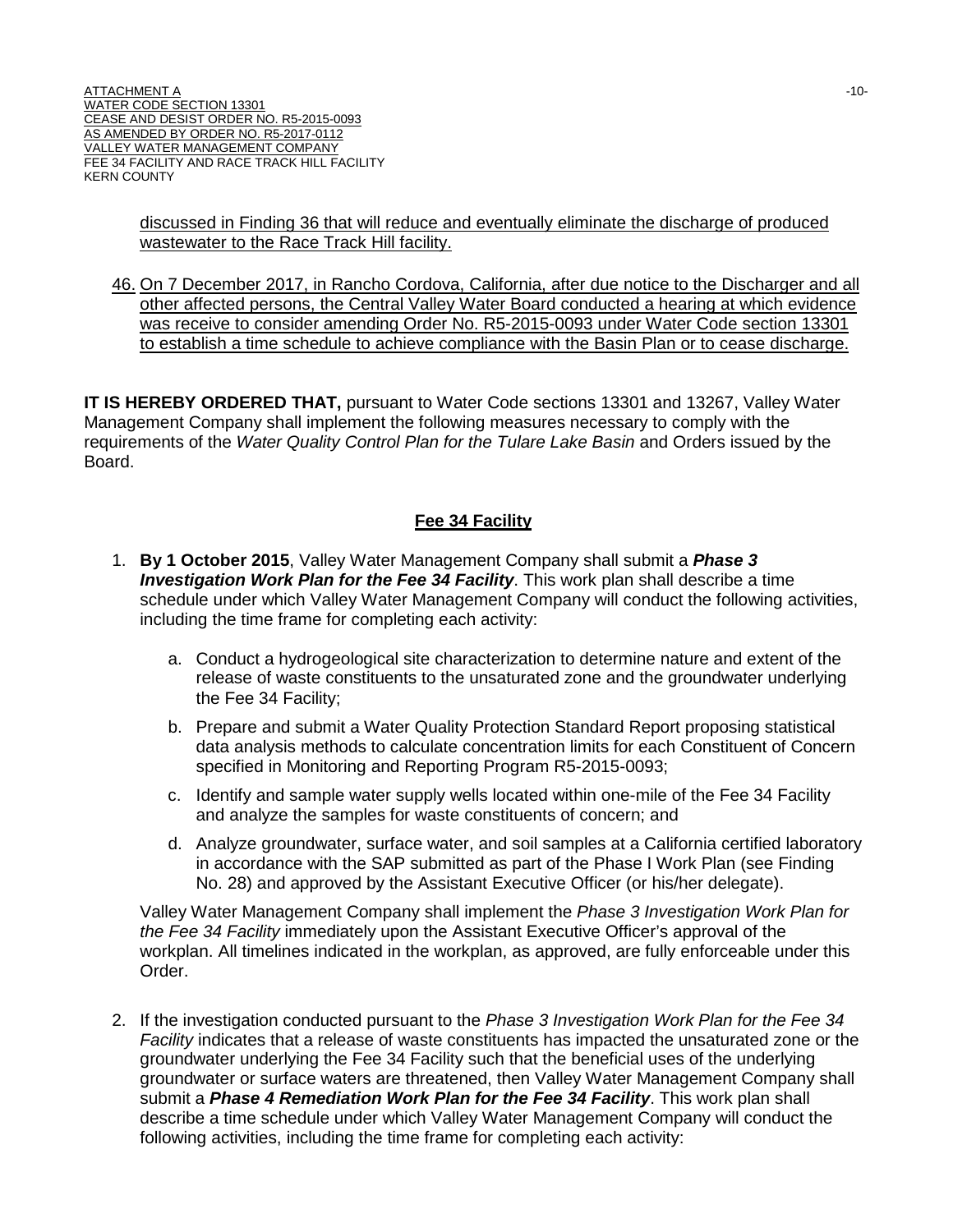- a. Conduct a hydrogeological site characterization to determine the nature and extent of any release of waste constituents consistent with the evaluation monitoring program requirements contained in California Code of Regulations, Title 27, section 20005 et seq. (Title 27);
- b. Following the characterization of the nature and extent of the release, a groundwater, surface water, and/or soil remediation program consistent with the corrective action program requirements contained in Title 27 (this will entail the preparation of an engineering feasibility study followed by a proposed corrective action program); and
- c. Based on the information acquired during the hydrogeological site characterization, submit a revised report of waste discharge that will ensure that discharges at the Fee 34 Facility will be in compliance with the *Water Quality Control Plan for the Tulare Lake Basin*.

Valley Water Management Company shall implement the *Phase 4 Remediation Work Plan for the Fee 34 Facility* immediately upon the Assistant Executive Officer's approval of the workplan. All timelines indicated in the workplan, as approved, are fully enforceable under this Order. In no event shall the report of waste discharge required under 2.c., above be submitted after **1 September 2016**.

## **Race Track Hill Facility**

- 3. **By 1 October 2015**, Valley Water Management Company shall submit a *Phase 3 Investigation Work Plan for the Race Track Hill Facility*. This work plan shall describe a time schedule under which Valley Water Management Company will conduct the following activities, including the time frame for completing each activity:
	- a. Continue a hydrogeological site characterization to determine the nature and extent of the release of waste constituents consistent with the evaluation monitoring program requirements contained in Title 27;
	- b. Prepare and submit a Water Quality Protection Standard Report proposing statistical data analysis methods to calculate concentration limits for each Constituent of Concern specified in Monitoring and Reporting Program R5-2015-0093.
	- c. Identify and sample water supply wells located within one-mile of the Race Track Hill Facility and analyze the samples for waste constituents of concern;
	- d. Provide an assessment of the potential water quality impacts to groundwater and surface water from operation of the sprayfields. This assessment shall look at the buildup of salts on the soil surface and in the soil column, shall evaluate the capacity of the soils beneath the sprayfield and the plants grown in the sprayfield to attenuate the salt, and shall evaluate the extent to which stormwater runoff from the sprayfields may mobilize salts and transport them to surface waters; and
	- e. Analyze groundwater, surface water, and soil samples at a California certified laboratory in accordance with the SAP submitted as part of the Phase I Work Plan (see Finding No. 28) and approved by the Assistant Executive Officer (or his/her delegate).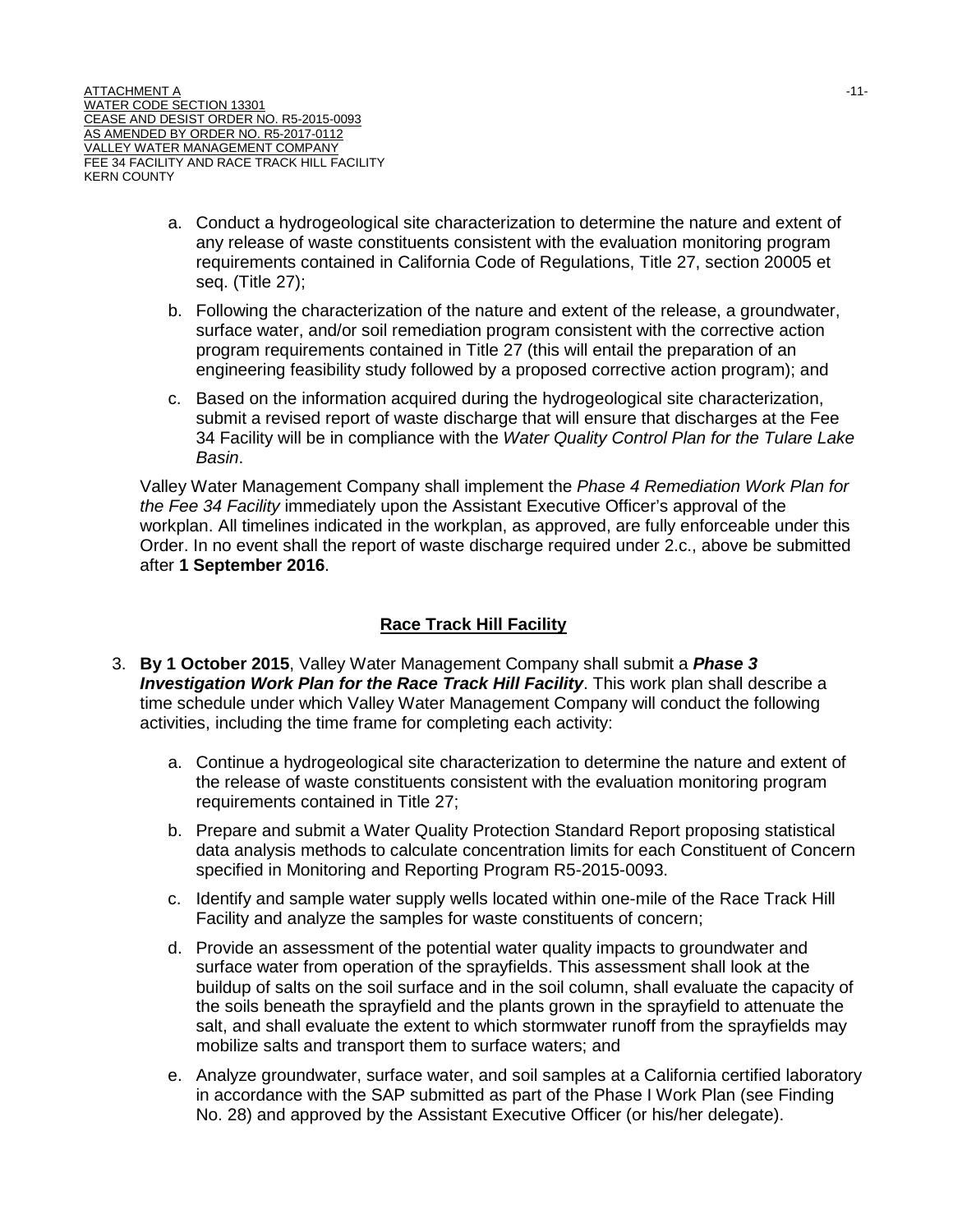Valley Water Management Company shall implement the *Phase 3 Investigation Work Plan for the Race Track Hill Facility* immediately upon the Assistant Executive Officer's approval of the workplan. All timelines indicated in the workplan, as approved, are fully enforceable under this Order.

- 4. **By 1 October 2015**, Valley Water Management Company shall submit a *Race Track Hill Water Balance Report* that contains a water balance for the Race Track Hill facility. The *Race Track Hill Water Balance Report* must provide calculations showing:
	- a. The storage capacity and surface areas of the surface impoundments and sprayfield, including the topography of the sprayfields;
	- b. The volume of water applied each month to the surface impoundments;
	- c. The calculated leakage to the subsurface per month from the surface impoundments;
	- d. The monthly evaporation loss from the surface impoundments;
	- e. The monthly rainfall falling at the facility;
	- f. The monthly volume of water applied to the sprayfields;
	- g. The monthly volume of water returned to the ponds from collection of stormwater runoff from the sprayfield areas; and
	- h. The monthly evapotranspiration from the sprayfields.

The *Race Track Hill Water Balance Report* should include actual or estimated monthly volumes of water discharged to the Rack Track Hill facility for the period from 1 January 2010 through 31 December 2014, the average annual discharge for each of these years, as well as the average monthly discharges for each month in a typical calendar year.

- 5. **By 1 April 2016**, Valley Water Management Company shall submit a *Surface Water Quality Protection Report*. This report shall:
	- a. Describe the current runoff control features and BMPs for the sprayfields at the Rack Track Hill facility,
	- b. Explain how operation and maintenance of the sprayfields runoff control features and BMPs will ensure that there is no discharge of stormwater from the sprayfields to surface waters.
	- c. If current runoff control features and BMPs for the sprayfields at the Rack Track Hill facility shows that there is insufficient capacity to capture and store the stormwater runoff from the sprayfields, then the *Surface Water Quality Protection Report* shall describe a time schedule under which Valley Water Management Company will add runoff controls and/or BMPs to ensure full capture of all stormwater runoff from the sprayfields and impoundments at the Race Track Hill facility by 1 October 2016.

**By 1 October 2016**, Valley Water Management Company shall fully implement all runoff control features and BMPs described or proposed in the in the *Surface Water Quality Protection Report*.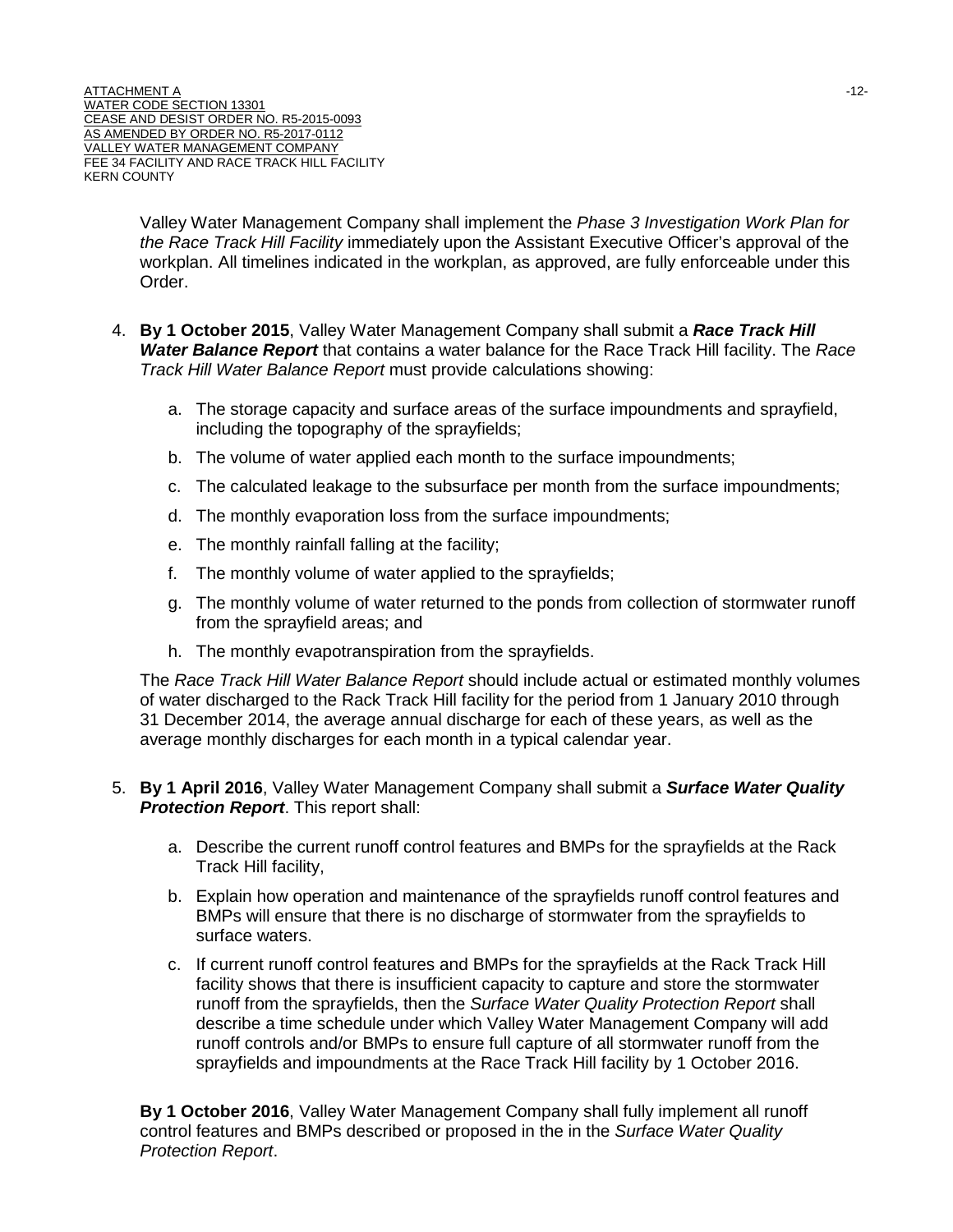- 6. **By 1 September 2016**, Valley Water Management Company shall:
	- a. Submit a complete *Report of Waste Discharge[6](#page-16-0)* based on the information acquired during the hydrogeological site characterization that will ensure that future discharges at the Race Track Hill Facility will be in compliance with the *Water Quality Control Plan for the Tulare Lake Basin*. The Report of Waste Discharge may propose a reasonable time schedule to come into compliance with applicable requirements of the *Water Quality Control Plan for the Tulare Lake Basin.* Delays in acquiring authorization from the Division of Oil, Gas & Geothermal Resources to conduct underground injection activities shall not be used as an excuse to delay this submittal.
	- b. Submit a *Closure Plan and Closure Time Schedule* for the wind-down and closure of any portions of the Race Track Hill Facility that Valley Water Management Company determines are no longer to be used. The Closure Plan and Time Schedule shall specify the dates by which Valley Water Management Company will remove the residual liquid waste and close the ponds in accordance with applicable regulatory requirements.
	- *c.* Submit a *Race Track Hill Remediation Workplan* based on the *Phase 3 Investigation Work Plan for the Race Track Hill Facility* that shall either
		- i. Describe a time schedule under which Valley Water Management Company will conduct groundwater, surface water, and/or soil remediation consistent with the corrective action program requirements of Title 27. This will entail the preparation of an engineering feasibility study followed by a proposed corrective action program; or
		- ii. Specify a suite of groundwater, surface water, and/or soil management practices that Valley Water Management Company will implement to minimize or prevent any additional water quality degradation that may occur due to current and historic waste management practices at the Race Track Hill Facility. Concurrently, Valley Water Management Company would propose studies and/or technical reports in support of an amendment that would incorporate site specific objectives, groundwater management zones, or other alternate compliance strategies for the Race Track Hill Facility into *Water Quality Control Plan for the Tulare Lake Basin (such proposals would* need to be coordinated with the CV-SALTS stakeholder initiative). However, if such proposals cannot ensure the protection of beneficial uses in the vicinity of the Race Track Hill Facility or are otherwise infeasible, the Central Valley Water Board or its delegee may reject the proposal and require Valley Water Management Company to comply with the remediation requirements of 6.c.i, above.
- 7. **On 1 July 2019 1 January 2018,** Valley Water is prohibited from discharging to surface impoundments or land at the Race Track Hill facility unless those discharges are in full compliance with waste discharge requirements issued by the Central Valley Water Board.

<span id="page-16-0"></span> $6$  If the discharges at the facility may be regulated under a General Order, Valley Water Management Company may elect to submit a Notice of Intent to obtain coverage under that General Order in lieu of submitting an individual Report of Waste Discharge.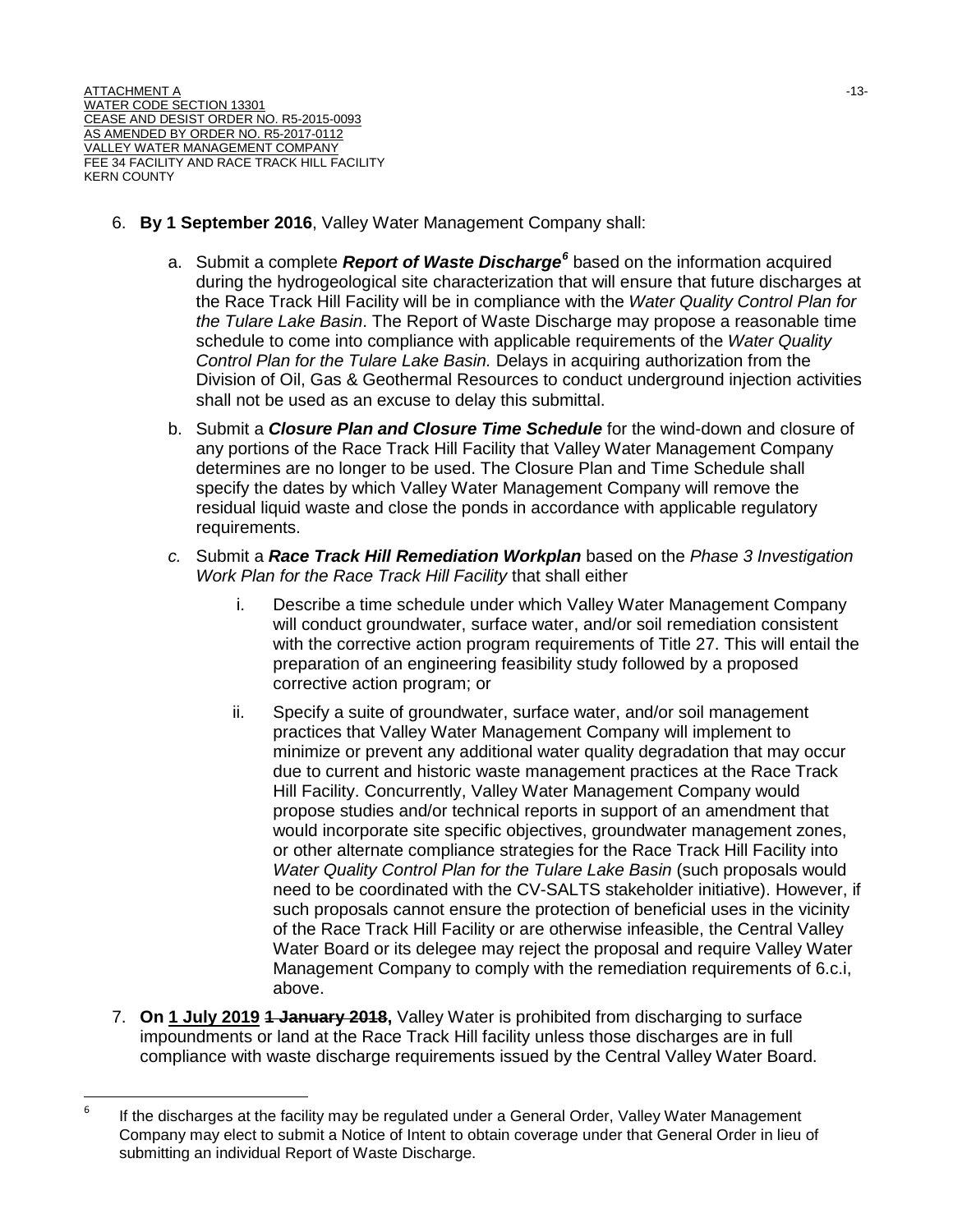Waste discharge requirements issued by the Central Valley Water Board may include an enforceable time schedule, should additional time be necessary to complete actions pursuant to section 6.c.ii, above.

8. The monthly average daily discharge of produced wastewater to the Race Track Hill Facility shall not exceed 2,500 barrels. This shall be calculated by summing the daily flows for the month and dividing by the number of days in the calendar month.

#### **Annual Reporting**

Beginning **1 November 2015**, or a date approved by the Assistant Executive Officer (or his/her delegate), and quarterly thereafter until all activities described in this Order are complete, Valley Water Management Company shall submit technical reports that provide information to document the activities completed to date. Corrective actions shall be proposed and included in these technical reports when Work Plan activities fail to satisfy any interim or final success criteria

#### **Other Requirements**

- 8. **Electronic and Paper Media Reporting Requirements.** Valley Water shall submit both electronic and paper copies of all reports required under this Cease and Desist Order including work plans, technical reports, and monitoring reports. Larger documents shall be divided into separate files at logical places in the report to keep file sizes under 150 megabytes. Valley Water shall continue to provide a paper transmittal letter, a paper copy of all figures larger than 8.5 inches by 14 inches (legal size), and an electronic copy (on Compact Disc [CD] or other appropriate media) of all reports to the Central Valley Water Board. All paper correspondence and documents submitted to the Central Valley Water Board shall include the following identification numbers in the header or subject line: Fee 34 Facility Geotracker Site ID: T10000005197; and Race Track Hill Facility Geotracker Site ID: T10000005199. Valley Water shall comply with the following reporting requirements for all reports and plans (and amendments thereto) required by this Order:
	- a. Reports and Plans Required by this Order. Valley Water shall submit one paper and one electronic, searchable Portable Document Format (PDF) copy of all technical reports, monitoring reports, progress reports, and plans required by this Order. The PDF copy of all the reports shall also be uploaded into the Geotracker database, as required by Reporting Requirement 2.(b)(iv) below.
	- b. Electronic Data Submittals to the Central Valley Water Board in compliance with the Cease and Desist Order are required to be submitted electronically via the Internet into the Geotracker database (Fee 34 Facility Geotracker Site ID: T10000005197; and Race Track Hill Facility Geotracker Site ID: T10000005199). The electronic data shall be uploaded on or prior to the regulatory due dates set forth in the Cease and Desist Order or addenda thereto. To comply with these requirements, Valley Water shall upload to the Geotracker database the following minimum information:
		- 1) Laboratory Analytical Data: Analytical data (including geochemical data) for all waste, soil, and water samples shall be submitted in Electronic Deliverable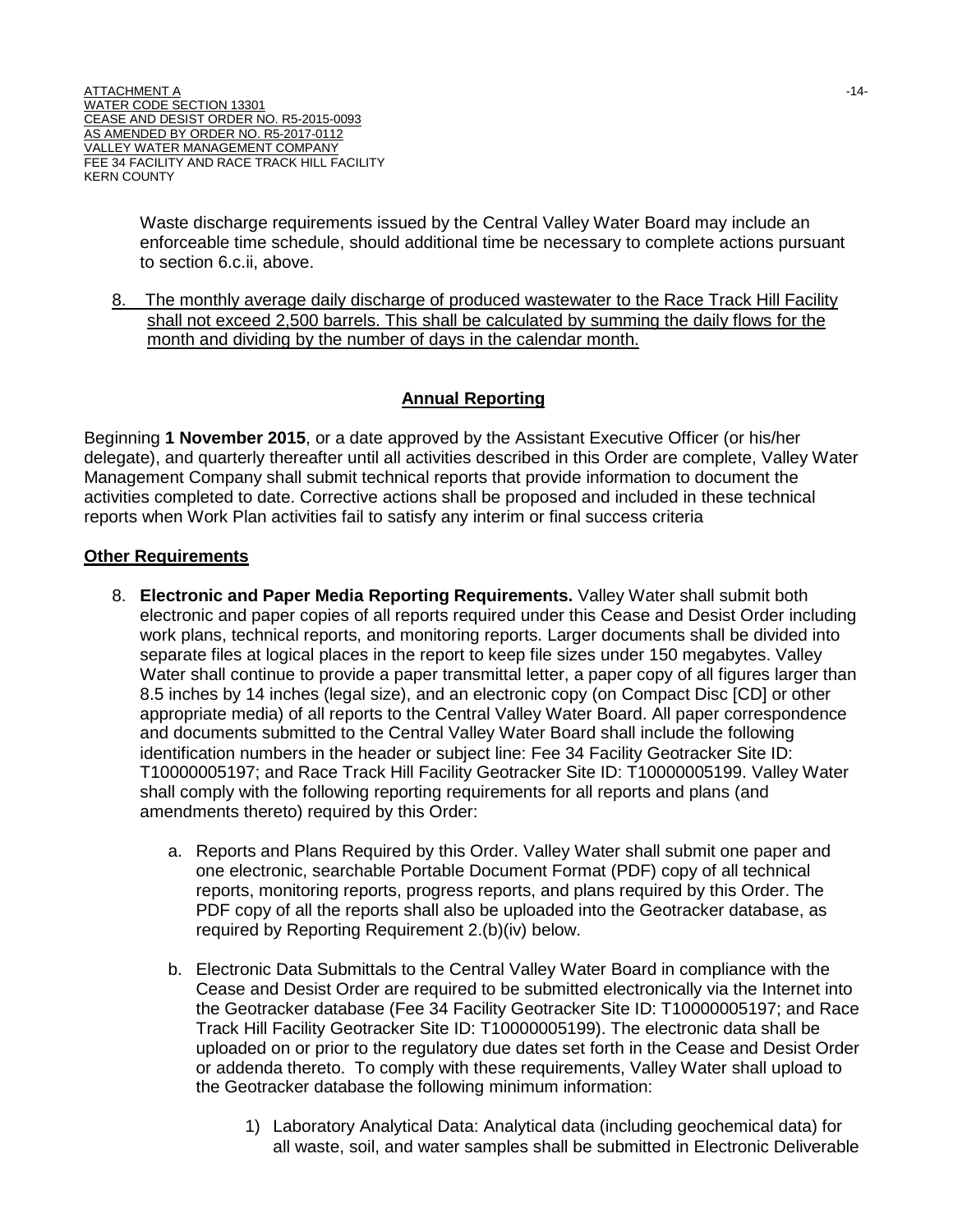Format (EDF), which facilitates the transfer of data from the laboratory to the end user. Waste, soil, and water include analytical results of samples collected from the following locations and devices: surface samples, equipment, monitoring wells, boreholes, gas and vapor wells or other collection devices, surface water, groundwater, piezometers, and stockpiles.

- 2) Locational Data: All permanent monitoring locations (monitoring wells, sediment sampling locations, surface water sampling locations, etc.) shall be surveyed with latitude and longitude coordinates in a decimal degree format based on the North American Datum 1983 ellipsoid, and accurate to within one meter (3 feet) and elevation data accurate to 0.01 feet.
- 3) Site Maps: Site maps which display discharge locations, streets bordering the Facilities, and sampling locations for all waste, soil, and water samples. A site map is a stand-alone document that may be submitted in various electronic formats. Site maps must also be uploaded to show the maximum extent of any soil impact and water pollution. An update to the site maps may be uploaded at any time.
- 4) Electronic Report: A complete copy (in character searchable PDF) of all work plans, work plan modifications, assessment, cleanup, and monitoring reports including the signed transmittal letters, professional certifications, and all data presented in the reports.
- 9. **Duty to Use Qualified Professionals.** As required by the California Business and Professions Code sections 6735, 7835, and 7835.1, all reports shall be prepared by, or under the supervision of, a California Registered Engineer or Professional Geologist and signed by the registered professional. Each technical report submitted by Valley Water shall contain the professional's signature and/or stamp of the seal.
- 10. **Signatory Requirements.** All reports required under this Cease and Desist Order shall be signed and certified by Valley Water or by a duly authorized representative and submitted to the Central Valley Water Board. A person is a duly authorized representative only if: 1) The authorization is made in writing by Valley Water; and 2) The authorization specifies either an individual or a position having responsibility for the overall operation of the regulated facility or activity. (A duly authorized representative may be either a named individual or any individual occupying a named position.)
- 11. With each report required by this Cease and Desist Order, Valley Water shall provide under penalty of perjury under the laws of California a "Certification" statement to the Central Valley Water Board. The "Certification" shall include the following signed statement:

*I certify under penalty of law that this document and all attachments were prepared under my direction or supervision in accordance with a system designed to assure that qualified personnel properly gather and evaluate the information submitted. Based on my inquiry of the person or persons who manage the system, or those persons directly responsible for gathering the information, the information submitted is, to the best of my knowledge and belief, true, accurate, and complete. I am aware that there are*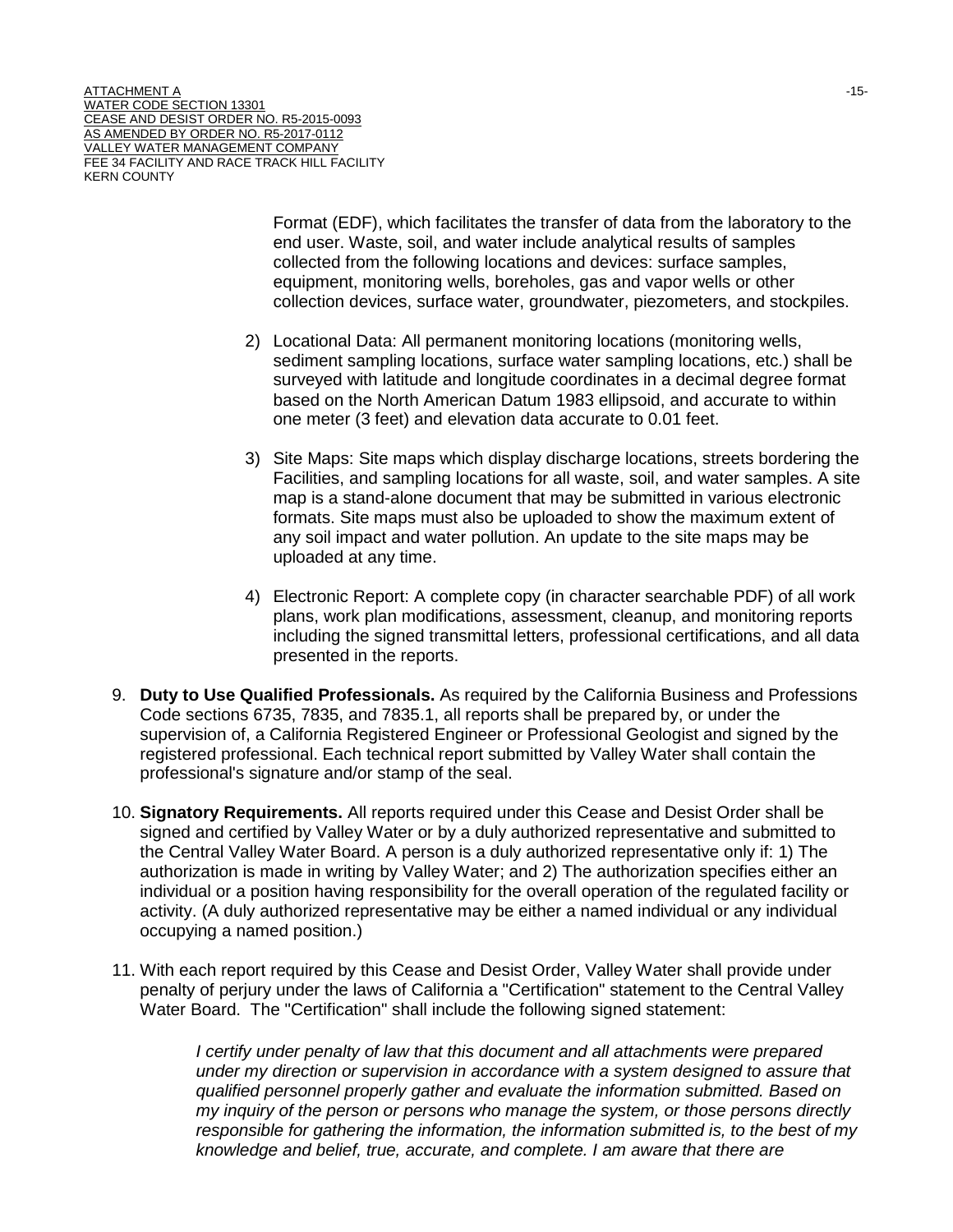*significant penalties for submitting false information, including the possibility of fine and imprisonment for knowing violations. Pursuant to Water Code section 13350, any person who violates a cease and desist order may be liable administratively or civilly in an amount up to fifteen thousand dollars (\$15,000) for each day in which the cease and desist order is violated.*

12. All monitoring and technical reports required under this Cease and Desist Order shall be submitted to:

> California Regional Water Quality Control Board Central Valley Region 1685 E Street, Suite 200 Fresno, CA 93706 Attn: Ron Holcomb Geotracker Site ID No.: T10000005197 or T10000005199

If, in the opinion of the Executive Officer, the Discharger fails to comply with the provisions of this Order, the Executive Officer may refer this matter to the Attorney General for judicial enforcement or may issue a complaint for administrative civil liability.

Failure to comply with this Order, Order 92-110, Order 92-11037, or Resolution 58-349 may result in the assessment of Administrative Civil Liability of up to \$10,000 per violation, per day, depending on the violation, pursuant to the Water Code, including sections 13268, 13350 and 13385. The Central Valley Water Board reserves its right to take any enforcement actions authorized by law.

Any person aggrieved by this action of the Central Valley Water Board may petition the State Water Board to review the action in accordance with Water Code section 13320 and California Code of Regulations, title 23, sections 2050, et seq. The State Water Board must receive the petition by 5:00 p.m., 30 days after the date of this Order, except that if the thirtieth day following the date of this Order falls on a Saturday, Sunday, or state holiday, the petition must be received by the State Water Board by 5:00 p.m. on the next business day. Copies of the law and regulations applicable to filing petitions may be found on the Internet at:

[http://www.waterboards.ca.gov/public\\_notices/petitions/water\\_quality](http://www.waterboards.ca.gov/public_notices/petitions/water_quality)

or will be provided upon request.